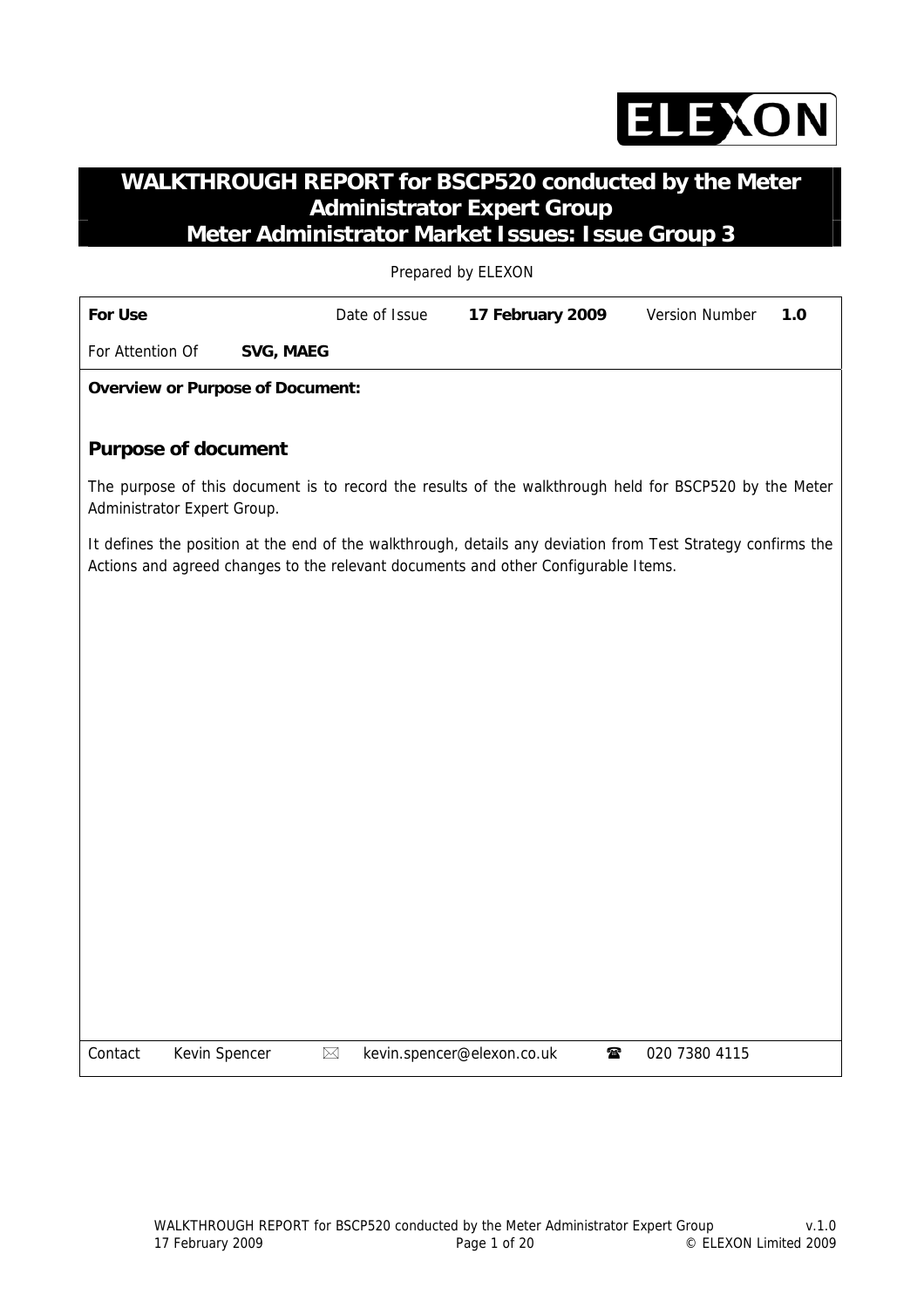#### **Contents**

| $\mathbf 1$             |  |
|-------------------------|--|
| 1.1                     |  |
| 1.2                     |  |
| 2 <sup>1</sup>          |  |
| 2.1                     |  |
| 3                       |  |
| $\overline{\mathbf{4}}$ |  |
| 5                       |  |
| 6                       |  |

#### **Intellectual Property Rights, Copyright and Disclaimer**

The copyright and other intellectual property rights in this document are vested in ELEXON or appear with the consent of the copyright owner. These materials are made available for you for the purposes of your participation in the electricity industry. If you have an interest in the electricity industry, you may view, download, copy, distribute, modify, transmit, publish, sell or create derivative works (in whatever format) from this document or in other cases use for personal academic or other non-commercial purposes. All copyright and other proprietary notices contained in the document must be retained on any copy you make.

All other rights of the copyright owner not expressly dealt with above are reserved.

No representation, warranty or guarantee is made that the information in this document is accurate or complete. While care is taken in the collection and provision of this information, ELEXON Limited shall not be liable for any errors, omissions, misstatements or mistakes in any information or damages resulting from the use of this information or action taken in reliance on it.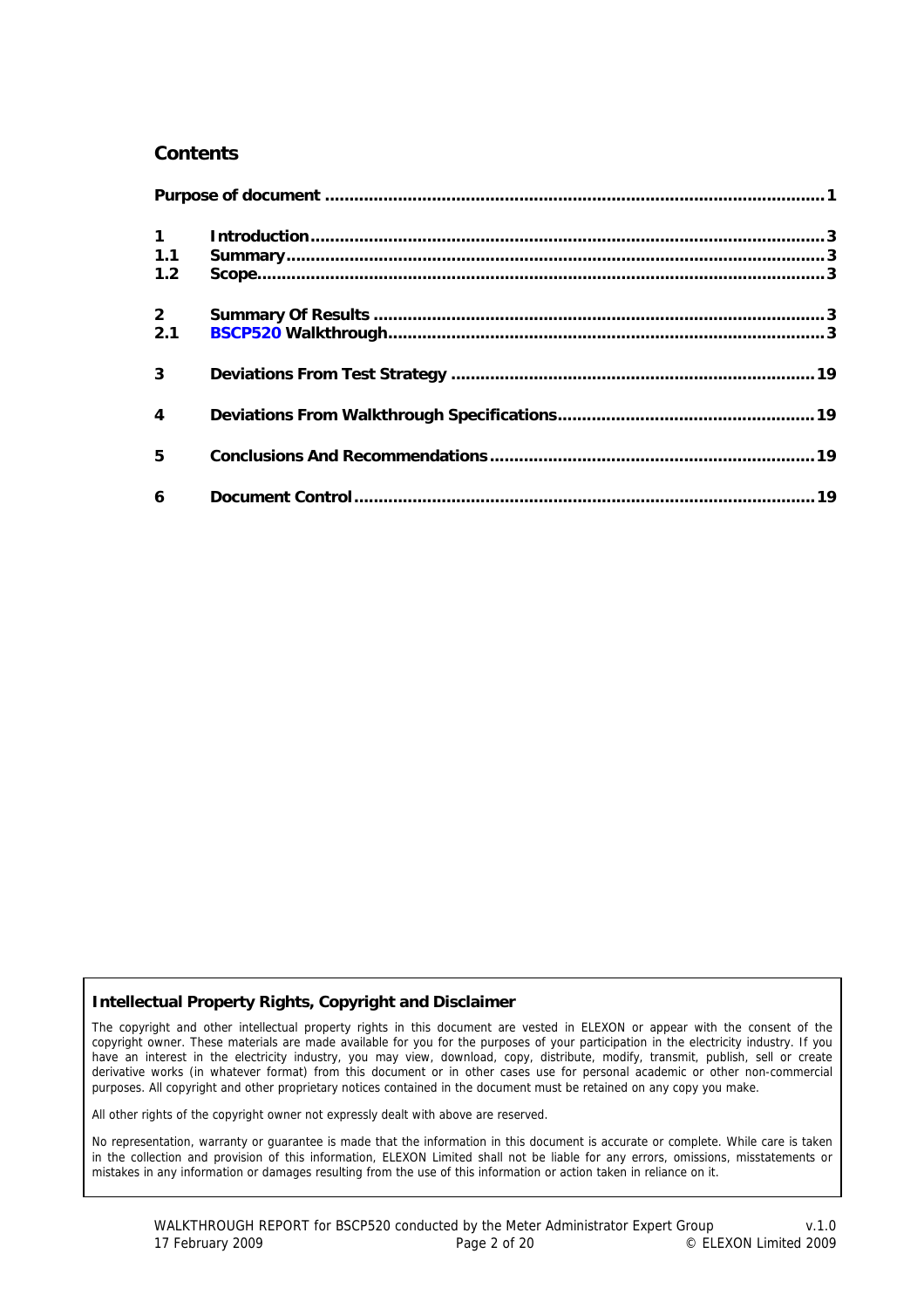## **1 Introduction**

The purpose of this document is to record the results of the walkthrough held for BSCP520 by the Meter Administrator Expert Group.

It defines the position at the end of the walkthrough, details any deviation from Test Strategy confirms the Actions and agreed changes to the relevant documents and other Configurable Items.

#### **1.1 Summary**

This document provides changes up to the point where a redlined version was required by the group for consideration. The changes identified in this report have been further refined following production of the initial red-lined version. Several Change Proposals will be raised to address the proposed changes to the BSCP.

#### **1.2 Scope**

The objectives, assumptions, constraints and dependencies upon which the walkthrough sessions are based are described in the Change Delivery Procedure – Preparing and Managing Walkthroughs as are the overall approach to running the walkthrough process, the defect management procedure and the participant responsibilities.

The scope and requirements of the walkthrough are specified in the relevant Walkthrough Specification.

This document summarises the actual results of the walkthrough session including all defects found and actions taken.

#### **2 Summary of Results**

There were 16 Actions and 99 defects identified by the MAEG in the BSCP. A further meeting to complete the walkthrough was held on 3 September 2008.

#### **2.1 BSCP520 Walkthrough**

#### **2.1.1 Baseline at start of the Walkthrough**

The following table identifies the versions of products that were used as the baseline for the walkthrough. (Products in bold are the documents under review, others were used for reference purposes only):

| <b>Product</b>                                         | <b>Baseline</b><br><b>Version</b> |
|--------------------------------------------------------|-----------------------------------|
| <b>BSCP520 - Unmetered Supplies Registered in SMRS</b> | 13.1                              |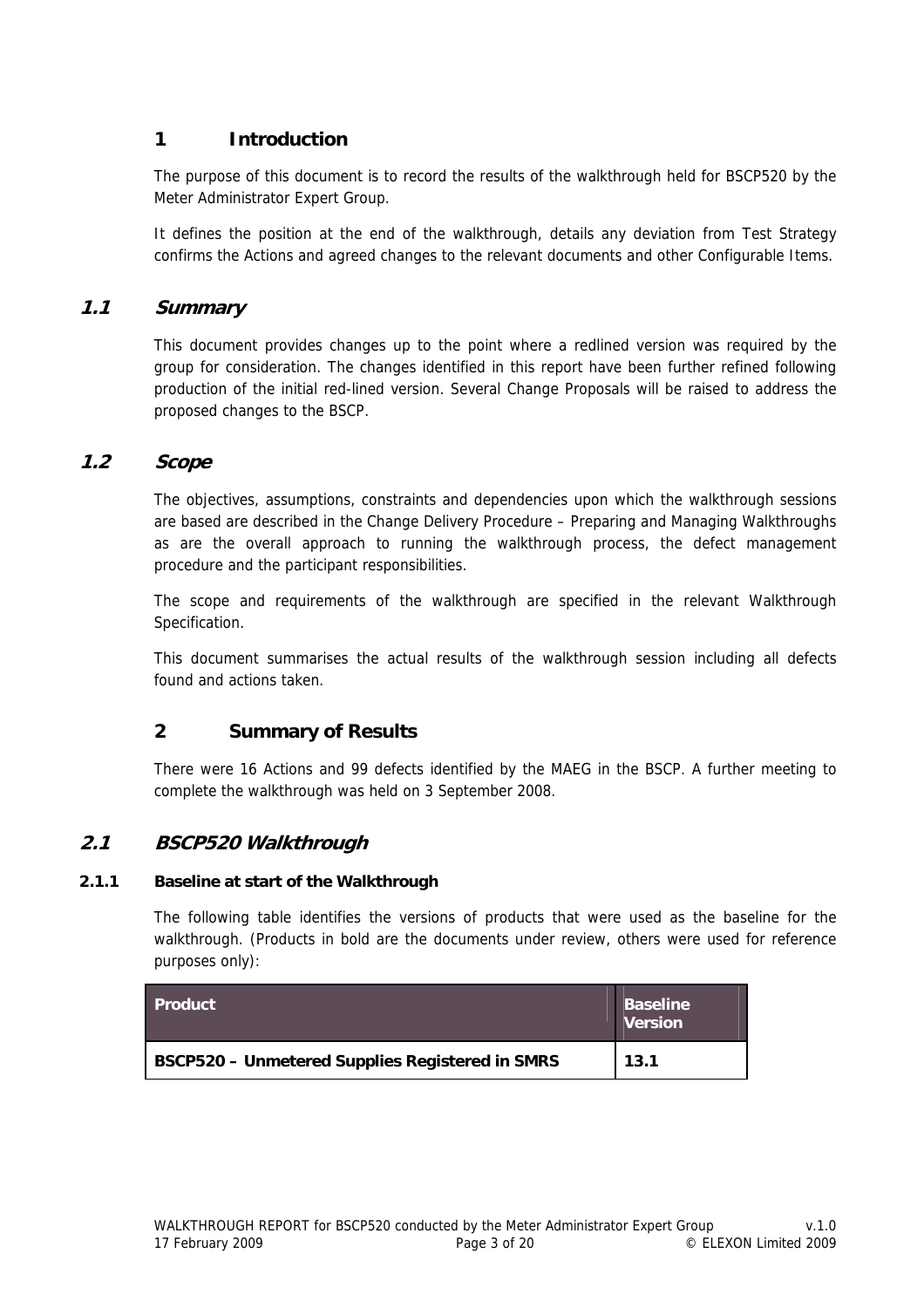## **2.1.2 Walkthrough Participants**

| <b>Attendee</b>       | Organisation            | <b>Role</b>         |
|-----------------------|-------------------------|---------------------|
| Kevin Spencer         | <b>ELEXON</b>           | Chair               |
| Jon Spence            | <b>ELEXON</b>           | Market Analysis     |
| Tom Chevalier         | Power Data Associates   | Meter Administrator |
| <b>Nigel Birchley</b> | Central-Networks        | <b>UMSO</b>         |
| Steve Lovell          | npower                  | Meter Administrator |
| John Persad           | npower                  | Supplier            |
| <b>Steve Davis</b>    | <b>United Utilities</b> | Meter Administrator |
| Chris Lawton          | <b>United Utilities</b> | Meter Administrator |

#### **2.1.3 Actions Arising from Walkthrough**

| No.            | <b>Description of Action</b>                                                                                                                                                                                                                         | Owner                          | <b>Status</b>                                                                                                                                                                                                                                                 |
|----------------|------------------------------------------------------------------------------------------------------------------------------------------------------------------------------------------------------------------------------------------------------|--------------------------------|---------------------------------------------------------------------------------------------------------------------------------------------------------------------------------------------------------------------------------------------------------------|
| 1              | Section 1 of BSCP520 to be compared with<br>the Statutory Instrument (SI) with a view to<br>potentially replacing it with a cross<br>reference to the SI. A copy to be provided<br>to group members for consideration prior to<br>meeting on 4 July. | Kevin Spencer                  | Closed: SI provided and<br>changes to introduction<br>agreed see Defect 1.                                                                                                                                                                                    |
| $\overline{2}$ | Paper to be taken to next UMSUG defining a<br>list of default Switch Regimes for potential<br>entry into the Operational Information<br>Document (OID).                                                                                              | Kevin Spencer                  | Closed: UMSUG informed<br>of intention to add column<br>to OID spreadsheet<br>subject to SVG Approval.                                                                                                                                                        |
| 3              | Agreed List of Default Switch Regimes to be<br>provided for attachment to UMSUG paper.                                                                                                                                                               | Tom Chevalier/<br>Mike Hawkins | Closed:<br>Update Tom and Mike to<br>finalise list which will be<br>circulated to the UMSUG<br>following agreement of<br>defaulting column in new<br>Switching Time<br>Spreadsheet<br>UMSUG updated on the<br>intention to include<br>defaulting list in OID. |
| 4              | Subject to agreement by the SVG of<br>inclusion of defaulting list in OID raise<br>Change Proposal (CP) to Page 59 PECU<br>Array Failure and to 4.5.2.2 (d) to make                                                                                  | Kevin Spencer                  | Closed as per 3 above.                                                                                                                                                                                                                                        |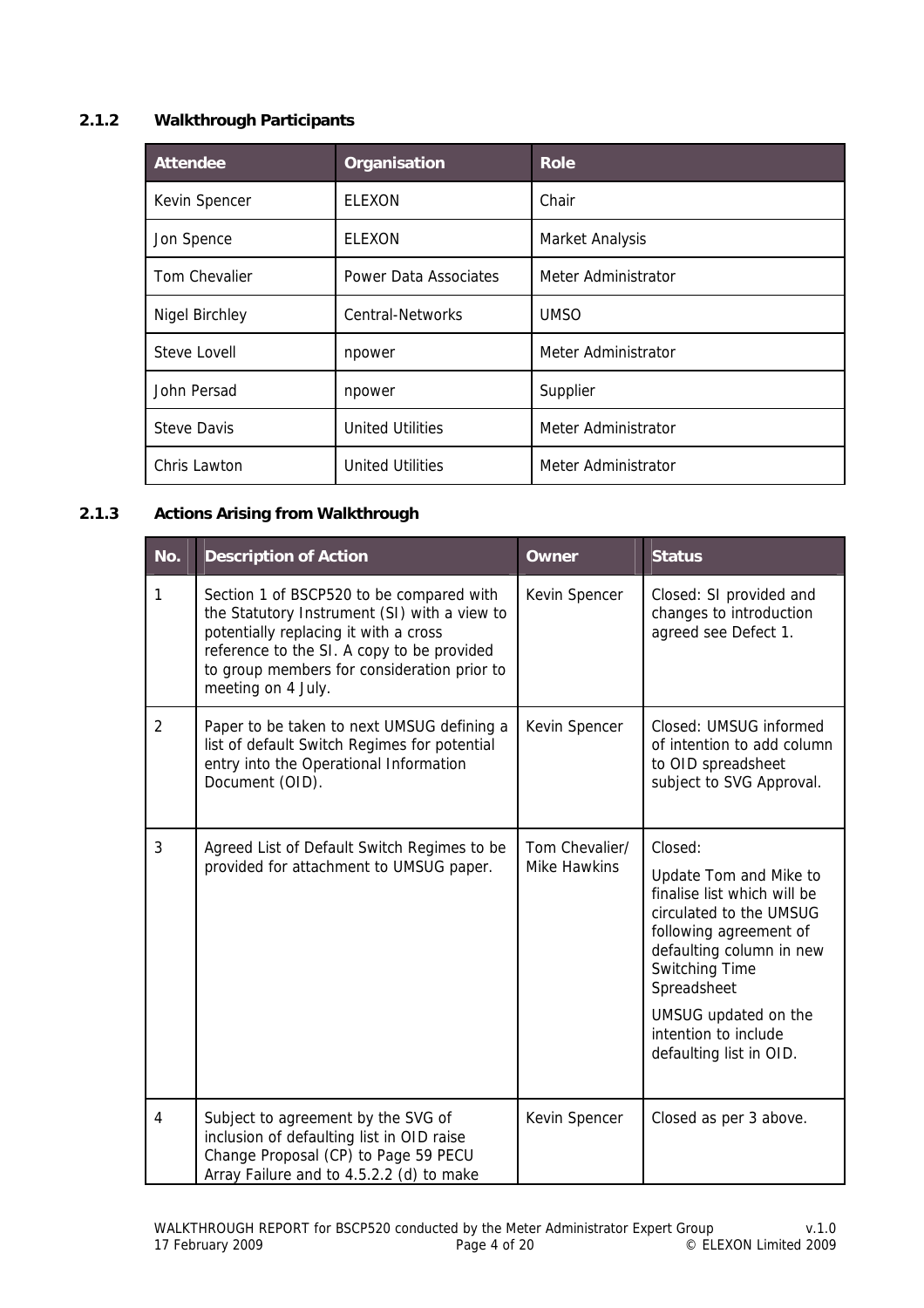| No.            | <b>Description of Action</b>                                                                                                                                                                                                                                                                                                                                                                                                                                      | Owner                            | <b>Status</b>                                                                                                                                                                                                              |
|----------------|-------------------------------------------------------------------------------------------------------------------------------------------------------------------------------------------------------------------------------------------------------------------------------------------------------------------------------------------------------------------------------------------------------------------------------------------------------------------|----------------------------------|----------------------------------------------------------------------------------------------------------------------------------------------------------------------------------------------------------------------------|
|                | reference to the list in the OID.                                                                                                                                                                                                                                                                                                                                                                                                                                 |                                  |                                                                                                                                                                                                                            |
| 5              | David Anderson of St Clements Services to<br>be approached for Technical Specification of<br>the LAMP Equivalent Meter (EM).                                                                                                                                                                                                                                                                                                                                      | <b>Steve Lovell</b>              | Closed                                                                                                                                                                                                                     |
| 6              | Tym Huckin to be approached for Technical<br>Specification for Lailoken.                                                                                                                                                                                                                                                                                                                                                                                          | Tom Chevalier/<br>Nigel Birchley | Closed<br>Update: Nigel to edit Toms<br>'starter for ten' text and<br>re-circulate to group for<br>comment.<br>Update: Revised wording<br>agreed subject to modest<br>changes.                                             |
| $\overline{7}$ | Subject to changes raised following this<br>walkthrough raise a Housekeeping CP to<br>address:<br>1. Acronyms - removal of superfluous<br>acronyms no longer referred to in<br>BSCP;<br>2.<br>Terms that have defined Acronyms<br>to by stating in full at first instance<br>in BSCP then the Acronym to be<br>used in rest of document;<br>3.<br>Capitalisation of defined terms<br>within the BSCP; and<br>Review relevance and references to<br>4.<br>P-Flows. | Kevin Spencer                    | Closed TAI raised.                                                                                                                                                                                                         |
| 8              | Change Delivery to be asked why Section<br>1.5 Balancing and Settlement Code<br>Provision has been included in the<br>document following CP1218.                                                                                                                                                                                                                                                                                                                  | Kevin Spencer                    | Closed.<br>Update: This section was<br>included following a<br>document architecture<br>consultation. This means<br>removal of this section<br>would make BSCP520 out<br>of line with the structure<br>of the other BSCPs. |
| 9              | LAMP and FLARE are still defined terms in<br>the document. There are still references to<br>these EMs in the BSCP. Consider impact<br>referencing the list of approved EMs and<br>removing the definitions. Add reference<br>(4.5.2) to defined terms of Passive and<br>Dynamic EMs.                                                                                                                                                                              | Kevin Spencer                    | Closed references<br>removed from BSCP in<br>redlining and TAI raised.<br>The ELEXON website<br>contains a list of approved<br>EMs,                                                                                        |
| 10             | Review changes to 3.1.16, 3.1.17, 3.2.7 and<br>3.2.8 subject to any changes mate to 3.14                                                                                                                                                                                                                                                                                                                                                                          | <b>MAEG</b>                      | Closed                                                                                                                                                                                                                     |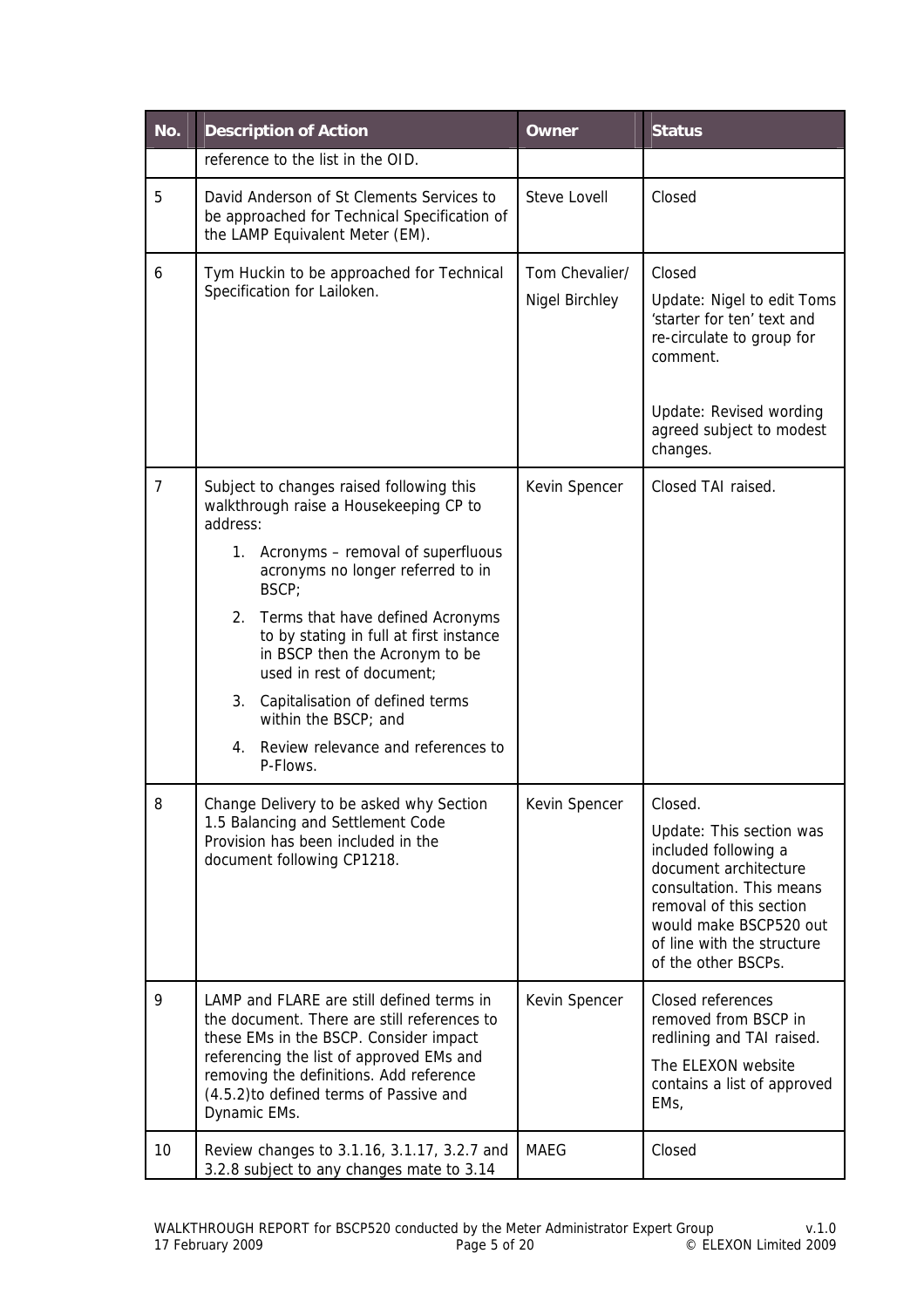| No. | <b>Description of Action</b>                                                                                                                                                                                                                  | <b>Owner</b>  | <b>Status</b>                                                                                                                                                                                                |
|-----|-----------------------------------------------------------------------------------------------------------------------------------------------------------------------------------------------------------------------------------------------|---------------|--------------------------------------------------------------------------------------------------------------------------------------------------------------------------------------------------------------|
|     | Equivalent Meter Fault Reporting.                                                                                                                                                                                                             |               |                                                                                                                                                                                                              |
| 11  | Re-discuss 3.2.4 with regard to EFD and<br>timescales for sending details. Need to<br>ensure previous steps from 'Establishment<br>of an Inventory'.                                                                                          | <b>MAEG</b>   | Closed. See defect 33.<br>Update: agreed timescales<br>of +5 WD from UMSO to<br>MA and $+5$ WD for MA to<br>process.                                                                                         |
| 12  | On change of HHDC it is unclear how the<br>HHDC knows that a supply is unmetered. It<br>is suggested that they know from the<br>Measurement Class on the D0289 sent by<br>the Supplier. HHDC to be requested to<br>confirm if this is correct | Kevin Spencer | Closed                                                                                                                                                                                                       |
| 13  | There is an issue of how the MOA field is                                                                                                                                                                                                     | James Everley | Closed.                                                                                                                                                                                                      |
|     | being populated in SMRA systems. James to<br>investigate and report to the group.                                                                                                                                                             |               | Update: 1.3.8 to be<br>updated to the effect that<br>the supplier shall<br>nominate the MA as MOA.<br><b>Circular or Newscast</b><br>Article to industry for<br>guidance.<br>C1267 to address this<br>Issue. |
| 14  | Incorrect reference in Data Catalogue P-                                                                                                                                                                                                      | James Everley | Closed.                                                                                                                                                                                                      |
|     | Flow to LAMP and FLARE rather than<br>approved EMs.                                                                                                                                                                                           |               | Change Delivery have<br>actioned issue raised by<br>James.                                                                                                                                                   |
| 15  | 3.8 'Disconnection of an MSID Following<br>De-energisation' to be checked for<br>consistency with metered equivalent.                                                                                                                         | Kevin Spencer | Closed                                                                                                                                                                                                       |
| 16  | Change Delivery to be requested to remove<br>the equivalent entry to 1.5 bullet 4 from the<br>BSC in the next housekeeping Mod. If not<br>viable entry will merely be removed from<br>the BSC                                                 | James Everley | Closed                                                                                                                                                                                                       |

## **2.1.4 Defects Raised During Walkthrough**

| No. | <b>Products</b><br><b>Affected</b> | <b>Defective</b><br><b>Items</b> | <b>Description of Defect</b>                                                                      | <b>Agreed Action</b>                                                                                                              |
|-----|------------------------------------|----------------------------------|---------------------------------------------------------------------------------------------------|-----------------------------------------------------------------------------------------------------------------------------------|
|     | BSCP520 version<br>13.1            | 1.1                              | Purpose of the Procedure not<br>aligned with SI and no<br>reference to OFGEM disputes<br>process. | Remove from end of<br>first para: 'where:'<br>Add: 'in accordance<br>with Statutory<br>Instrument (SI) 3263<br>and subject to the |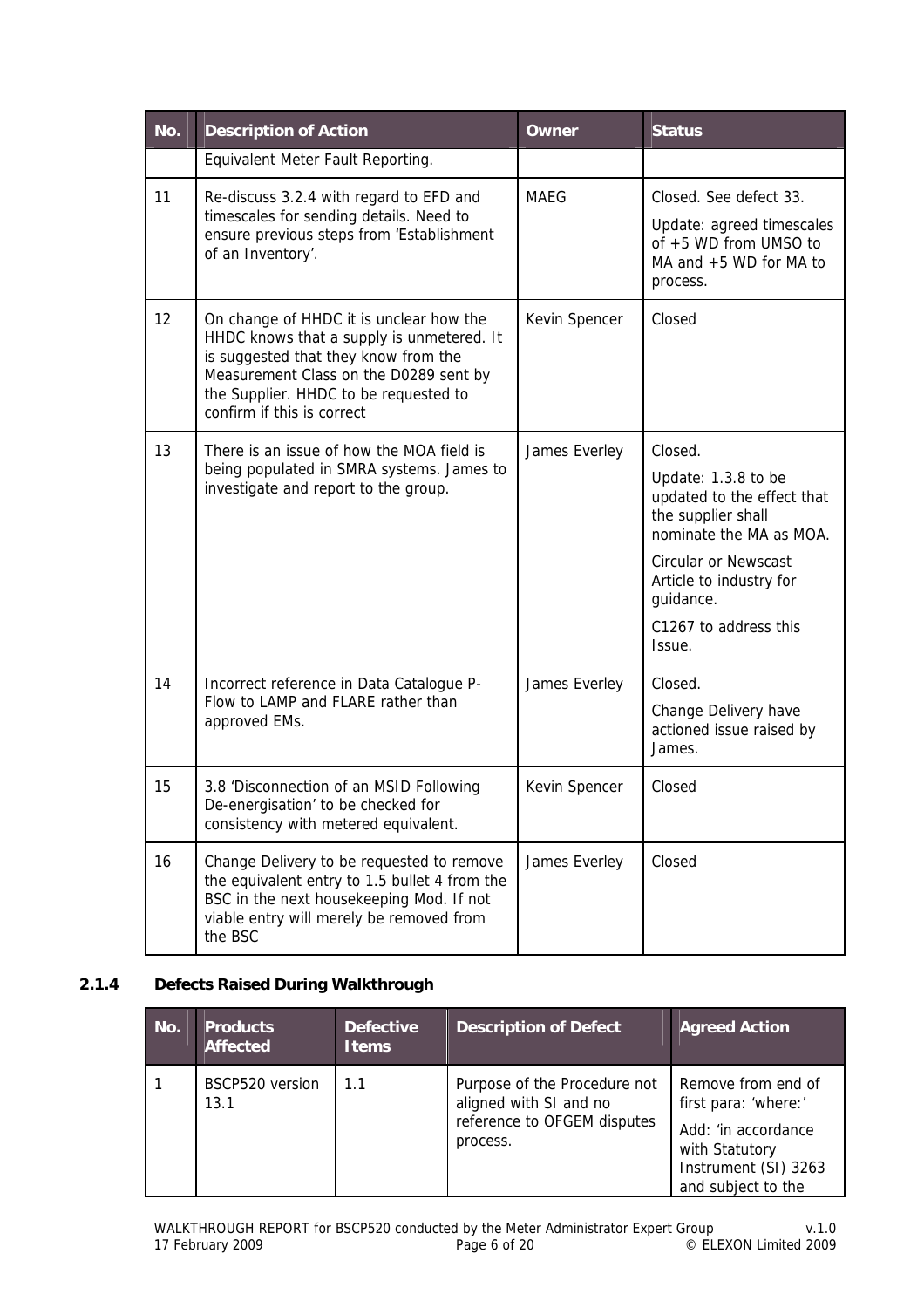| No.            | <b>Products</b><br><b>Affected</b> | <b>Defective</b><br><b>Items</b> | <b>Description of Defect</b>                                                                                                                                                        | <b>Agreed Action</b>                                                                                                                                                                                                                                                    |
|----------------|------------------------------------|----------------------------------|-------------------------------------------------------------------------------------------------------------------------------------------------------------------------------------|-------------------------------------------------------------------------------------------------------------------------------------------------------------------------------------------------------------------------------------------------------------------------|
|                |                                    |                                  |                                                                                                                                                                                     | provisions of the PECU<br>Array Siting Procedure<br>in 4.5.1.1'                                                                                                                                                                                                         |
|                |                                    |                                  |                                                                                                                                                                                     | Remove rest of 1.1                                                                                                                                                                                                                                                      |
| $\overline{2}$ | <b>BSCP520</b><br>version<br>13.1  | 1.1.2                            | <b>Existing Exit Point status</b><br>should be reviewed subject to<br>changes 1.1.                                                                                                  | See above.                                                                                                                                                                                                                                                              |
| 3              | <b>BSCP520</b><br>version<br>13.1  | $1.2.1$ (e)                      | The UMSO is best placed to<br>define the type of EM and<br>should agree the location of<br>Photo-Electric Cell Units<br>(PECUs) with the MA.                                        | Change the Wording<br>to:<br>e) informing the<br>Supplier of the type of<br>EM (i.e. whether<br>passive or dynamic) to<br>be used in the LDSO's<br>area and agreeing<br>with the MA the<br>location of any<br>associated photo-<br>electric cell unit<br>(PECU) arrays. |
| 4              | BSCP520 version<br>13.1            | 1.2.1 $(f)$ and<br>$4.5.2.1$ (e) | There is no clear<br>methodology by which a<br>weighted average longitude<br>and latitude can be<br>calculated.                                                                     | Remove the word<br>'weighted'.<br>This change is already<br>being progressed via<br>DCP029:<br>Remove the word<br>'weighted' from f) and<br>also from e) of 4.5.2.1                                                                                                     |
| 5              | BSCP520 version<br>13.1            | $1.2.1$ (l)                      | Data retention requirement<br>are now defined in generic<br>Party Service Line (PSL) 100.                                                                                           | Delete or Amend entry<br>to make reference to<br>obligations in PSL100.                                                                                                                                                                                                 |
| 6              | <b>BSCP520</b><br>version<br>13.1  | 1.2.1                            | There should be a<br>requirement on the UMSO to<br>validate Charge Codes against<br>the OID.                                                                                        | Suitably worded entry<br>to be added to UMSO<br>responsibilities.                                                                                                                                                                                                       |
| 7              | BSCP520<br>version<br>13.1         | $1.2.4$ (b)                      | The MA's do not forward a<br>printout of the inventory data<br>to the UMSO and Customer.<br>They load the information<br>into the EM and then take<br>and extract which is sent on. | Change the words:<br>'forwarding' to<br>'sending' and 'printout'<br>to 'extract'                                                                                                                                                                                        |
| 8              | <b>BSCP520</b><br>version<br>13.1  | $1.2.4$ (c)                      | Wording requires revision.                                                                                                                                                          | Tom Chevalier to<br>provide some suitable                                                                                                                                                                                                                               |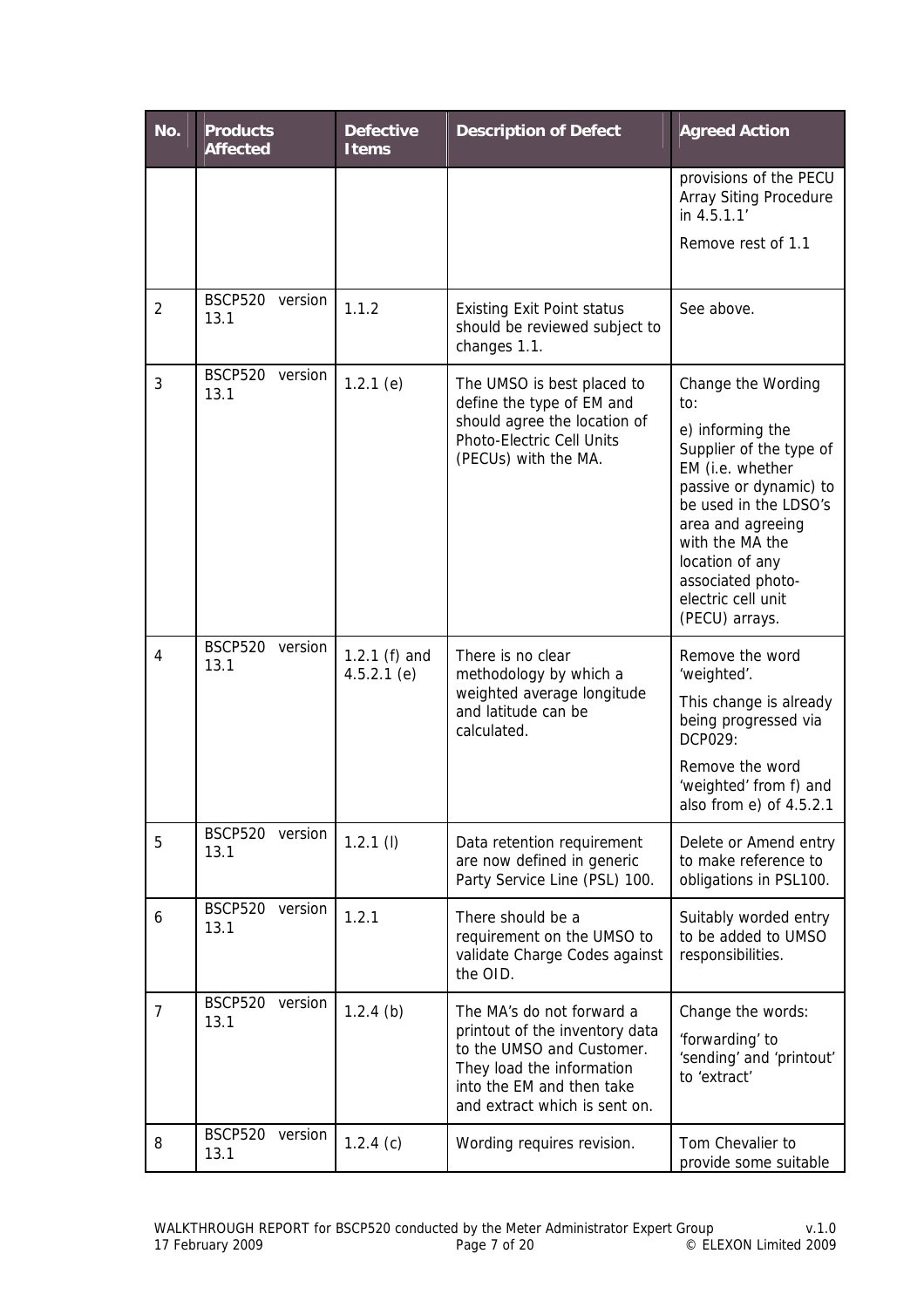| No. | <b>Products</b><br><b>Affected</b> | <b>Defective</b><br><b>Items</b>    | <b>Description of Defect</b>                                                                                                                                                                            | <b>Agreed Action</b>                                                                                                                   |
|-----|------------------------------------|-------------------------------------|---------------------------------------------------------------------------------------------------------------------------------------------------------------------------------------------------------|----------------------------------------------------------------------------------------------------------------------------------------|
|     |                                    |                                     |                                                                                                                                                                                                         | wording.                                                                                                                               |
| 9   | BSCP520<br>version<br>13.1         | $1.2.4$ (d)                         | Responsibility is implicit in MA<br>role.                                                                                                                                                               | Remove (d)                                                                                                                             |
| 10  | <b>BSCP520</b><br>version<br>13.1  | $1.2.4$ (d)                         | Responsibility is implicit in MA<br>role.                                                                                                                                                               | Remove (e)                                                                                                                             |
| 11  | <b>BSCP520</b><br>version<br>13.1  | 1.2.4.1                             | Needs amending for clarity.                                                                                                                                                                             | Remove from: 'and<br>operateLDSO.'                                                                                                     |
| 12  | <b>BSCP520</b><br>version<br>13.1  | 1.2.4.1                             | Inconsistent use for UMSO<br>and LDSO.                                                                                                                                                                  | Change LDSO to<br>UMSO in all instances                                                                                                |
| 13  | <b>BSCP520</b><br>version<br>13.1  | 1.2.4.1 bullet<br>points 6 and<br>8 | The bullet points refer to<br>subdivision and in bullet 8<br>has (also known as sub-<br>meter). Sub-Meter is a<br>defined term within the BSCP<br>and should be used.                                   | Amend bullets 6 and 8<br>to refer to 'Sub-<br>Meters'                                                                                  |
| 14  | <b>BSCP520</b><br>version<br>13.1  | 1.2.4.1 Final<br>paragraph.         | Wording needs revision.<br>Amend wording to refer to<br>data provided by UMSO to MA<br>in 3.1.14 and add that the<br>UMSO has a responsibility to<br>provide additional data to the<br>MA.              | Add to end of<br>paragraph: 'or other<br>information provided<br>by the UMSO where<br>such information does<br>not conflict with MDD.' |
| 15  | <b>BSCP520</b><br>version<br>13.1  | 1.2.4.2                             | Wording needs revision for<br>clarity.                                                                                                                                                                  | Amend word:<br>'readings' to 'actions'                                                                                                 |
| 16  | <b>BSCP520</b><br>version<br>13.1  | 1.2.4.4                             | Wording needs revision for<br>clarity.                                                                                                                                                                  | Remove from first<br>para from ' which<br>meets theBSCP'<br>Remove last para.                                                          |
| 17  | BSCP520 version<br>13.1            | 1.2.6                               | New entry required to define<br>an Approved EM. The entry<br>will make reference to the<br>Approval process in 3.13 and<br>a technical specification for<br>EMs to be added to 4.5.                     | Add entry 1.2.6 with<br>suitable wording and<br>remove references to<br>approval from 4.5.<br>Amend Definitions to<br>refer to 1.2.6.  |
| 18  | <b>BSCP520</b><br>version<br>13.1  | 1.2.5                               | The entry makes reference to<br>'Time Switch Regimes (TSRs)'<br>the preferred term is just<br>'Switch Regimes'.<br>Additionally, charge code and<br>charging code are used in the<br>BSCP and should be | Amend entry and<br>Acronym, and<br>Definitions as<br>appropriate.<br>Consider Charging<br>Code references.                             |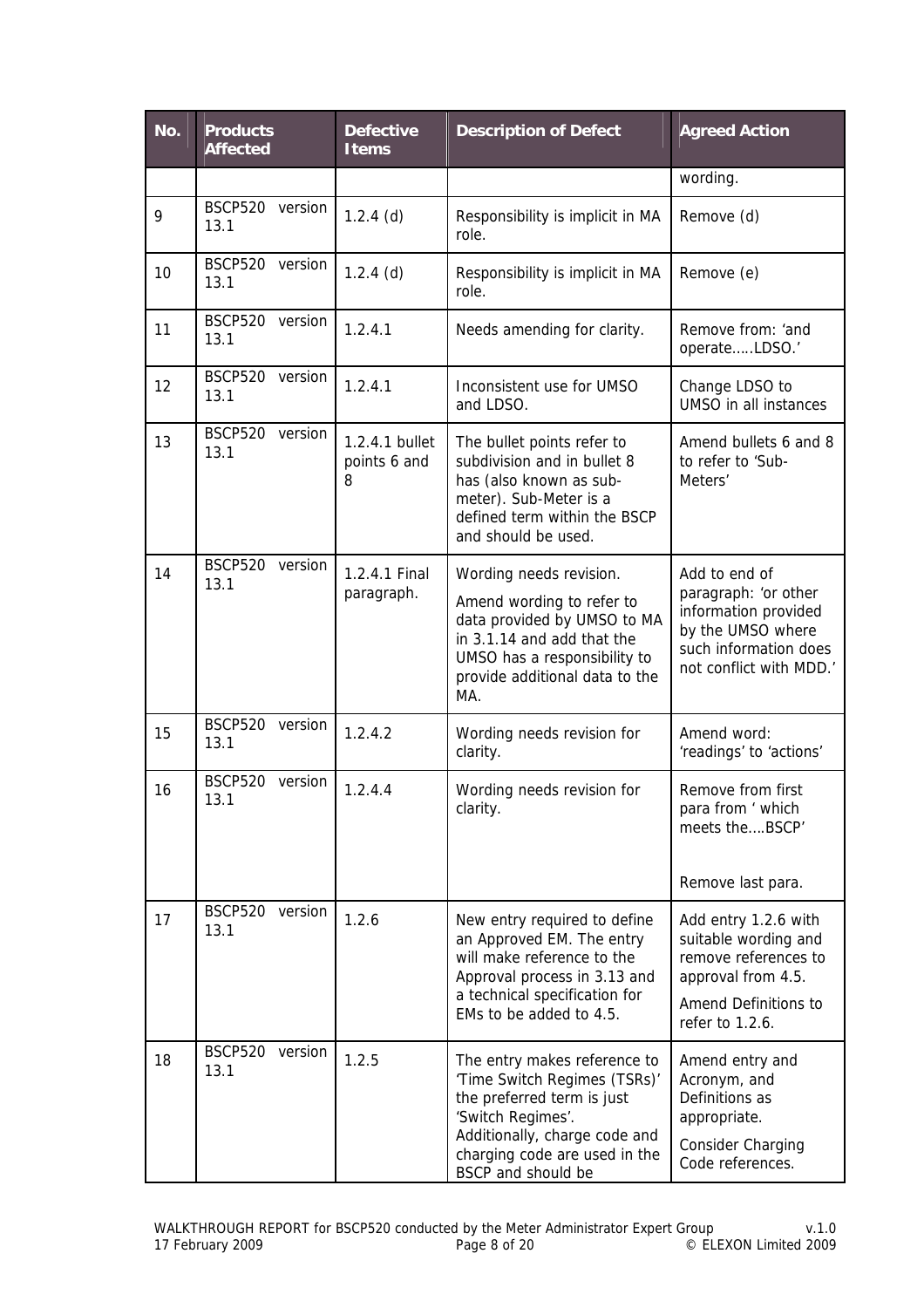| No. | <b>Products</b><br><b>Affected</b> | <b>Defective</b><br><b>Items</b>     | <b>Description of Defect</b>                                                                    | <b>Agreed Action</b>                                                                                                                                                      |
|-----|------------------------------------|--------------------------------------|-------------------------------------------------------------------------------------------------|---------------------------------------------------------------------------------------------------------------------------------------------------------------------------|
|     |                                    |                                      | rationalised.                                                                                   |                                                                                                                                                                           |
| 19  | <b>BSCP520</b><br>version<br>13.1  | 1.3.1                                | Last para. is superfluous and<br>covered in PSL.                                                | Remove last para.                                                                                                                                                         |
| 20  | <b>BSCP520</b><br>version<br>13.1  | 1.3.8                                | Needs revision for clarity.                                                                     | Remove first para.                                                                                                                                                        |
|     |                                    |                                      |                                                                                                 | Add to start of second<br>para. Sentence 2:                                                                                                                               |
|     |                                    |                                      |                                                                                                 | 'Where CMS is not<br>required' and remove<br>references to passive<br>and dynamic EMs.                                                                                    |
| 21  | <b>BSCP520</b><br>version<br>13.1  | 1.4                                  | Needs revising as some flows<br>can be received by the UMSO<br>but not the MA.                  | Kevin Spencer to draft<br>some alternate<br>wording for<br>consideration by the<br>group.                                                                                 |
| 22  | <b>BSCP520</b><br>version<br>13.1  | 17.2                                 | The Station(a)ry Office is no<br>longer 'Her Majesty's' and<br>other almanacs could be<br>used. | Remove reference to<br>'Her Majesty's' and<br>change the 'a' to an 'e'<br>and add that similar<br>almanacs could be<br>used.                                              |
| 23  | <b>BSCP520</b><br>version<br>13.1  | 4.5 Second<br>para.                  | PECU Array Failure: Adjacent<br>PECU may not be appropriate<br>for use.                         | Add after 'adjacent<br>PECU' ', if<br>appropriate,'                                                                                                                       |
| 24  | <b>BSCP520</b><br>version<br>13.1  | Page 59<br>PECU Array<br>Maintenance | Last para. in wrong place.                                                                      | Move to page 65 (k)<br>which is similar and<br>reword as appropriate.                                                                                                     |
| 25  | BSCP520<br>version<br>13.1         | 4.5                                  | Whole section needs revision<br>for clarity.                                                    | Section to be revised<br>to have separate<br>sections relevant to<br>EM and PECUs. A<br>section detailing EM<br>calculations to be<br>added to the<br>description of EMs. |
| 26  | <b>BSCP520</b><br>version<br>13.1  | 3.1.7                                | No timescales and procedure<br>not reflective of correct<br>practice.                           | In When Box: 'On<br>Customer Request'<br>In Action Box remove:<br>'Confirm with' and<br>'and agree'<br>In Action box add:<br>'Request from the'<br>before the word        |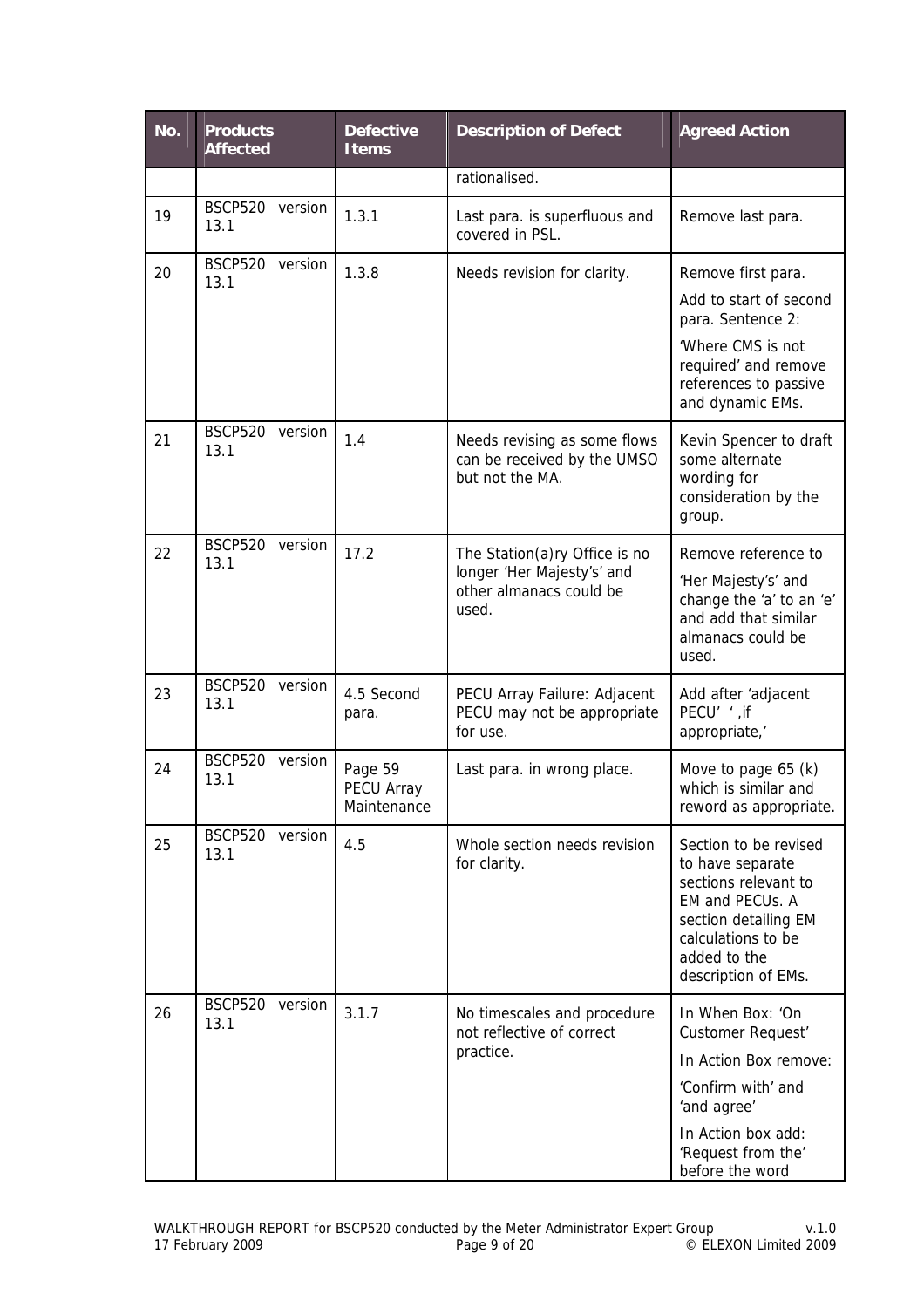| No. | <b>Products</b><br><b>Affected</b> | <b>Defective</b><br><b>Items</b> | <b>Description of Defect</b>                                                                                 | <b>Agreed Action</b>                                                                                                                                                                                    |
|-----|------------------------------------|----------------------------------|--------------------------------------------------------------------------------------------------------------|---------------------------------------------------------------------------------------------------------------------------------------------------------------------------------------------------------|
|     |                                    |                                  |                                                                                                              | UMSO.                                                                                                                                                                                                   |
| 27  | <b>BSCP520</b><br>version<br>13.1  | 3.1.8                            | Need for reference to siting<br>procedure.                                                                   | From Action Box<br>remove: 'and agree'<br>Add: 'Subject to the<br>provision of the PECU<br>Array Siting Procedure<br>in 4.5.1.1                                                                         |
| 28  | BSCP520 version<br>13.1            | 3.1.13                           | No reference to CMS control<br>file.                                                                         | In Action Box:<br>capitalise 'Summary<br>Inventory'<br>In information<br>required add 'and/or<br>CMS control file as<br>appropriate'                                                                    |
| 29  | BSCP520<br>version<br>13.1         | 1.7.2                            | Definition of Summary<br>Inventory required to include<br>a reference to possibility of<br>CMS control file. | Add: Definition for<br>'Summary Inventory'                                                                                                                                                              |
| 30  | BSCP520 version<br>13.1            | 3.1.14 and<br>3.2.5              | Needs clarification.                                                                                         | In Action Box:<br>'Reject listing the<br>invalid codes to the<br>UMSO and continue to<br>re-apply previous<br>inventory'<br>Swap from and to<br>boxes<br>In Information Box:<br>'List of invalid Codes' |
| 31  | <b>BSCP520</b><br>version<br>13.1  | 3.1.15                           | Refer to extract instead of<br>copy.                                                                         | In Action box change<br>last para:<br>'Send extract of meter<br>inventory to UMSO<br>and Customer.'                                                                                                     |
| 32  | BSCP520<br>version<br>13.1         | 3.1.16                           | Incorrect reference in Action<br>box.                                                                        | In Action Box change:<br>'3.1.3' to '3.1.4'<br>See Action 10.                                                                                                                                           |
| 33  | BSCP520 version<br>13.1            | 3.1.18                           | No timescales. Need to make<br>trial data optional.                                                          | In When box change<br>to: 'Prior to SSD or<br><b>Energisation Date</b><br>whichever is later'<br>In 'Action' Box                                                                                        |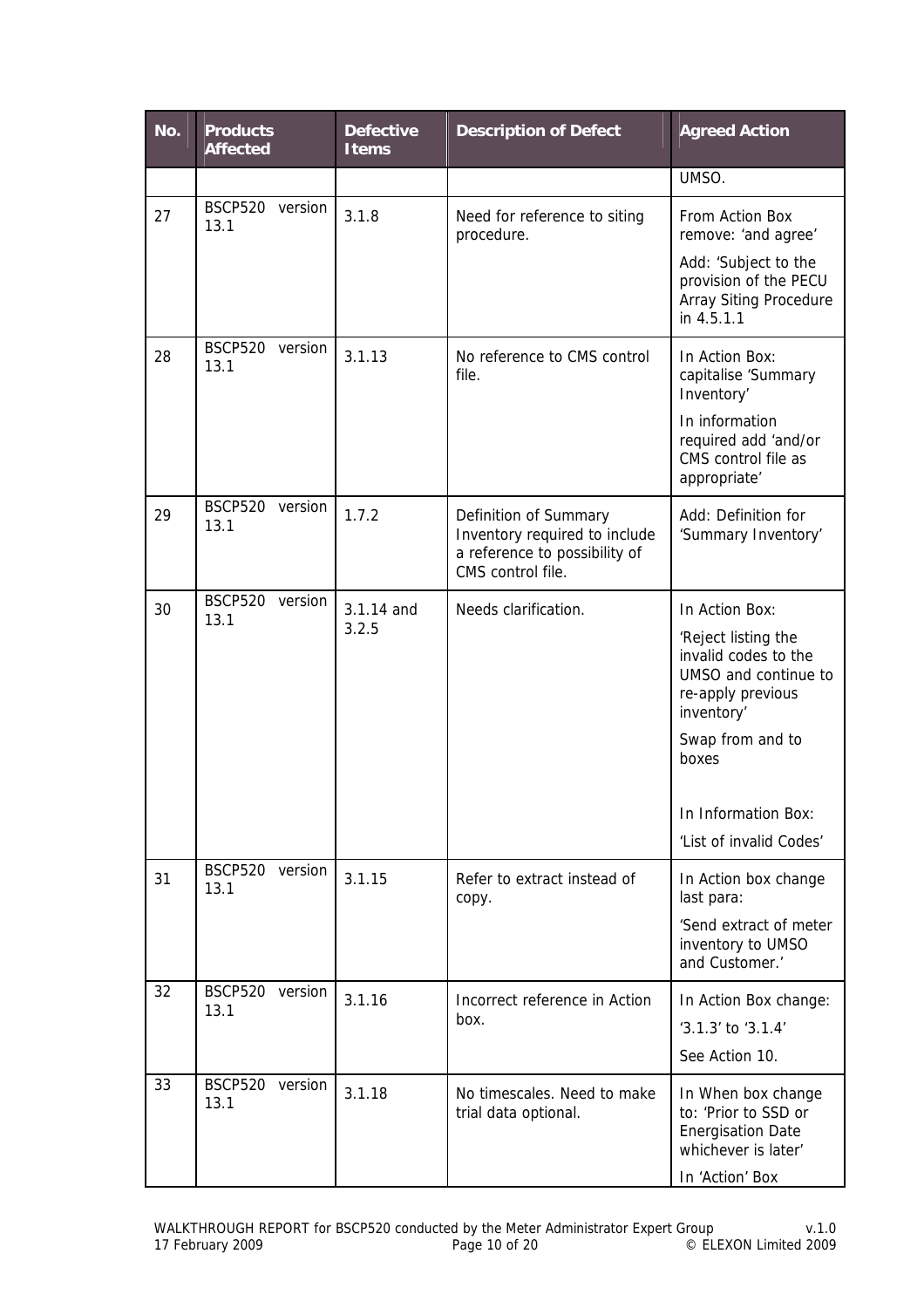| No. | <b>Products</b><br><b>Affected</b> | <b>Defective</b><br><b>Items</b> | <b>Description of Defect</b>                                        | <b>Agreed Action</b>                                                                                                                                                                                                                                       |
|-----|------------------------------------|----------------------------------|---------------------------------------------------------------------|------------------------------------------------------------------------------------------------------------------------------------------------------------------------------------------------------------------------------------------------------------|
|     |                                    |                                  |                                                                     | change:<br>'collected' to<br>'processed'<br>In Information<br>required: remove<br>brackets from trial<br>data insert word 'or'<br>before and add 'see<br>3.15.'                                                                                            |
| 34  | <b>BSCP520</b><br>version<br>13.1  | 3.2.4                            | No timescales or reference to<br>CMS control file.                  | Add to 'if HH':<br>'following 3.2.2 when<br>UMSO has agreed<br>amendment to<br>Summary Inventory<br>with customer.<br>In Action Box<br>capitalise 'summary<br>inventory'<br>In information<br>required add: 'and/or<br>CMS Control file as<br>appropriate' |
| 35  | BSCP520 version<br>13.1            | 3.2.6                            | When box incorrect and<br>unnecessary reference.                    | Remove When Box<br>reference.<br>In Action box change<br>last para:<br>'Send extract of meter<br>inventory to UMSO<br>and Customer.'                                                                                                                       |
| 36  | BSCP520 version<br>13.1            | 3.1.17                           | When box unnecessary<br>reference.                                  | Remove When Box<br>reference.                                                                                                                                                                                                                              |
| 37  | <b>BSCP520</b><br>version<br>13.1  | 3.2.8                            | When box unnecessary<br>reference.<br>Revision of wording required. | Remove When Box<br>reference.<br>Action box change to:<br>'Use existing<br>information and<br>request revised detail<br>from the UMSO.'<br>In the 'To' add:<br>'UMSO'<br>In the 'Method' Box:<br>change to:<br>'Electronic or other                        |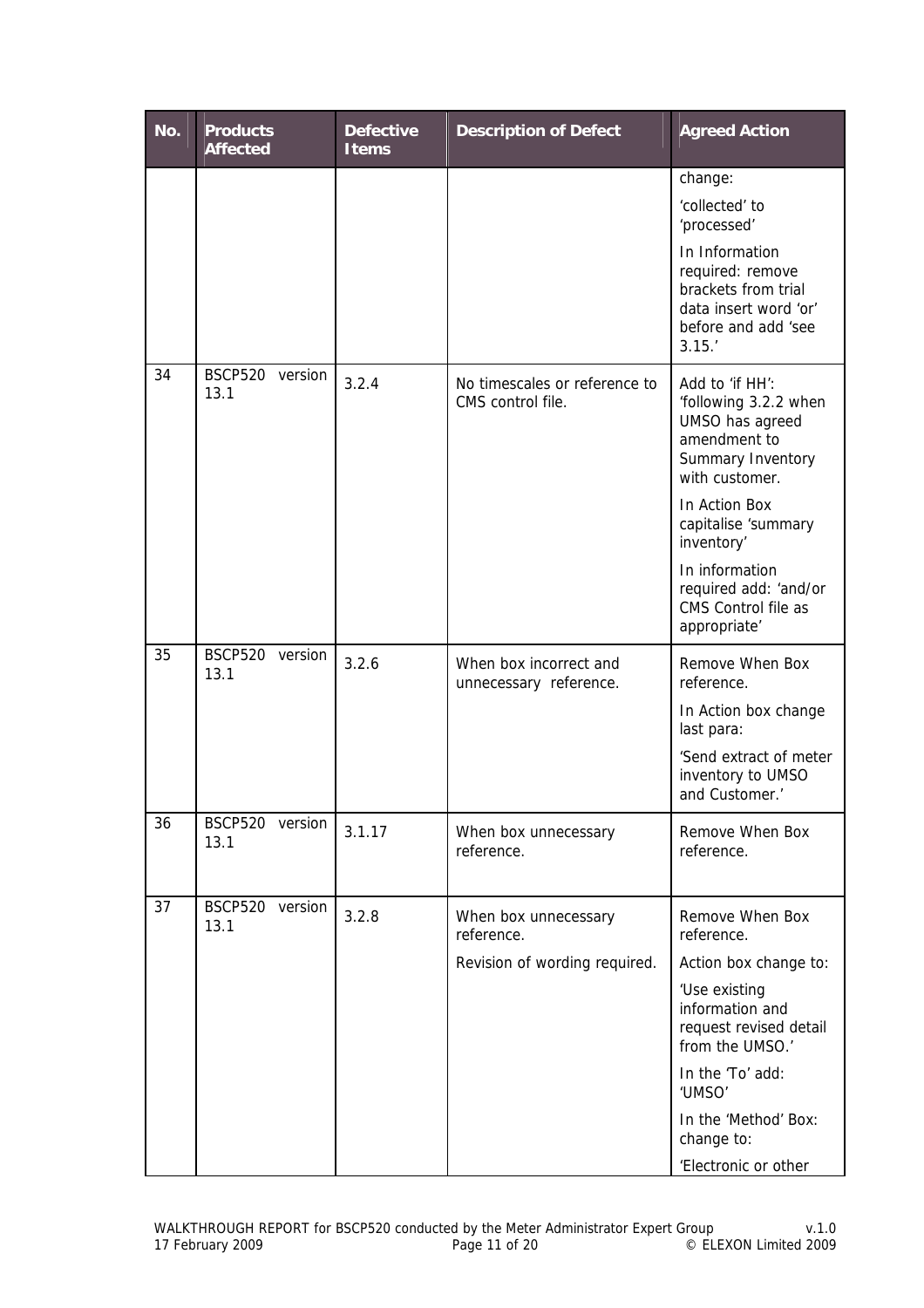| No. | <b>Products</b><br><b>Affected</b> | <b>Defective</b><br><b>Items</b> | <b>Description of Defect</b>                        | <b>Agreed Action</b>                                                                                                                                  |
|-----|------------------------------------|----------------------------------|-----------------------------------------------------|-------------------------------------------------------------------------------------------------------------------------------------------------------|
|     |                                    |                                  |                                                     | agreed Method'<br>See Action 10.                                                                                                                      |
| 38  | BSCP520 version<br>13.1            | 3.2.3                            | Unnecessary step box                                | 'Remove 3.2.3 and<br>revise numbering for<br>rest of Section.                                                                                         |
| 39  | BSCP520 version<br>13.1            | 3.3.1.2                          | Steps in wrong order                                | Move step to below<br>3.1.14 and re-number<br>subject to step 39                                                                                      |
| 40  | BSCP520 version<br>13.1            | 3.3.1.3                          | Step box irrelevant                                 | Remove 3.3.13                                                                                                                                         |
| 41  | BSCP520 version<br>13.1            | 3.3.1.4                          | Subject to renumbering<br>above needs amendment     | In Action Box remove:<br>'additionally'<br>In Information Box<br>remove reference to<br>P0068.<br>In 'To' box remove:<br>'new' against all<br>Agents. |
| 42  | BSCP520 version<br>13.1            | Following<br>3.3.1.4             | New box copying steps in<br>3.1.8                   | Insert new box by<br>copying 3.1.8.                                                                                                                   |
| 43  | BSCP520 version<br>13.1            | 3.3.1.5                          | Unnecessary reference                               | In 'From' Box remove:<br>'New MA'                                                                                                                     |
| 44  | <b>BSCP520</b><br>version<br>13.1  | 3.3.1.6                          | When box reference needed.<br>Alignment with 3.1.13 | In 'When' Box: 'If New<br>MA'<br>Adjust to align with<br>3.1.13                                                                                       |
| 45  | <b>BSCP520</b><br>version<br>13.1  | 3.3.1.7                          | Alignment with 3.1.14                               | Adjust to align with<br>3.1.14                                                                                                                        |
| 46  | <b>BSCP520</b><br>version<br>13.1  | 3.3.1.8                          | Alignment with 3.1.18                               | Adjust to align with<br>$3.1.18 (+ add 'see)$<br>3.1.5'                                                                                               |
| 47  | <b>BSCP520</b><br>version<br>13.1  | 3.3.1.9                          | Step to be moved to more<br>logical position.       | Move box to follow<br>existing step 3.3.14<br>with reference to<br>other changes made.                                                                |
| 48  | <b>BSCP520</b><br>version<br>13.1  | 3.3.10                           | When box reference required.                        | In 'When' Box add:<br>'If concurrent with<br>Change of MA'                                                                                            |
| 49  | <b>BSCP520</b><br>version<br>13.1  | 3.4.1                            | Reference to P0068 not<br>required                  | In Action Box<br>Remove: 'Send EM                                                                                                                     |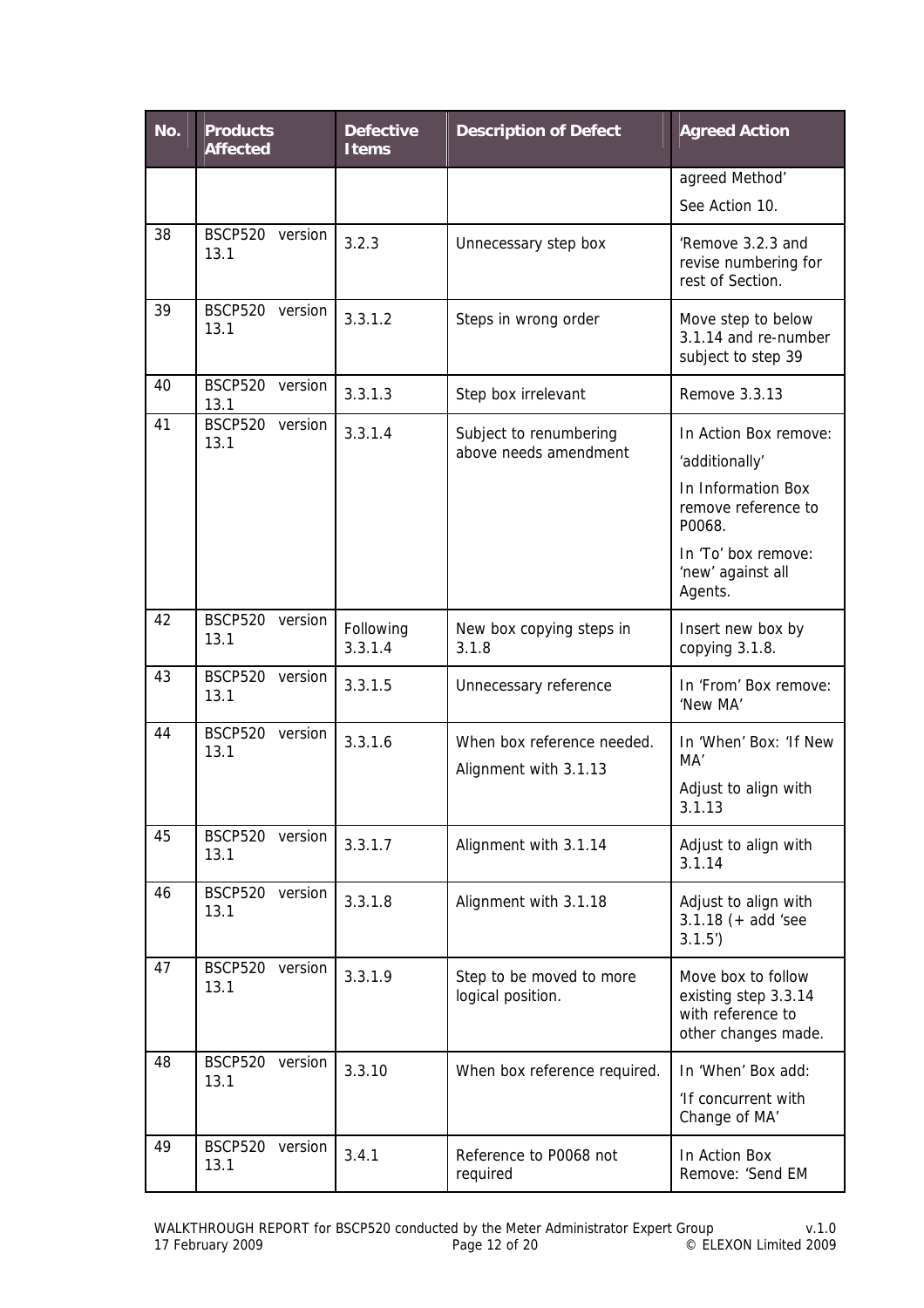| No. | <b>Products</b><br><b>Affected</b> | <b>Defective</b><br><b>Items</b> | <b>Description of Defect</b>                                                                     | <b>Agreed Action</b>                                                                                                                                                                                                                                 |
|-----|------------------------------------|----------------------------------|--------------------------------------------------------------------------------------------------|------------------------------------------------------------------------------------------------------------------------------------------------------------------------------------------------------------------------------------------------------|
|     |                                    |                                  |                                                                                                  | details to MA'                                                                                                                                                                                                                                       |
|     |                                    |                                  |                                                                                                  | Remove reference to<br>sending the P0068<br>Flow to UMSO.                                                                                                                                                                                            |
| 50  | BSCP520 version<br>13.1            | New 3.4.3                        | UMSO needs to send<br>summary inventory<br>information to new MA.                                | Insert new 3.4.3 to<br>show UMSO sending<br>Summary Inventory<br>information to New<br>MA and renumber as<br>appropriate.<br>Add footnote: 'In the<br>event of inaccurate or<br>incomplete<br>information refer to<br>3.2.5 to 3.2.8.                |
| 51  | <b>BSCP520</b><br>version<br>13.1  | 3.4.3                            | Change required in order to<br>initiate the request for<br>information from new MA to<br>Old MA. | In 'When' Box remove<br>all.<br>In 'Action' Box:<br>change wording to<br>'Request sufficient<br>information'<br>In 'From and 'To' Box<br>swap parties                                                                                                |
| 52  | BSCP520 version<br>13.1            | 3.4.4                            | Adjusted to reflect process<br>above.                                                            | In 'When' Box<br>remove: 'On<br>appointment'<br>In 'From' and 'To'<br>Boxes change ro<br>From: 'Old MA'<br>To: 'New MA'<br>Remove HHDC<br>In 'Action' Box change<br>'Send metering' to<br>'Transfer'<br>In Information box<br>change to: 'As agreed' |
| 53  | BSCP520 version<br>13.1            | 3.4.5                            | Step is stating the obvious.                                                                     | Remove 3.4.5                                                                                                                                                                                                                                         |
| 54  | BSCP520 version<br>13.1            | 3.5.2                            | Remove step as refers to<br>SMRA processes                                                       | Remove 3.5.2                                                                                                                                                                                                                                         |
| 55  | BSCP520 version<br>13.1            | 3.5.3                            | Change to 3.5.4 will make<br>this step unnecessary                                               | Remove 3.5.3                                                                                                                                                                                                                                         |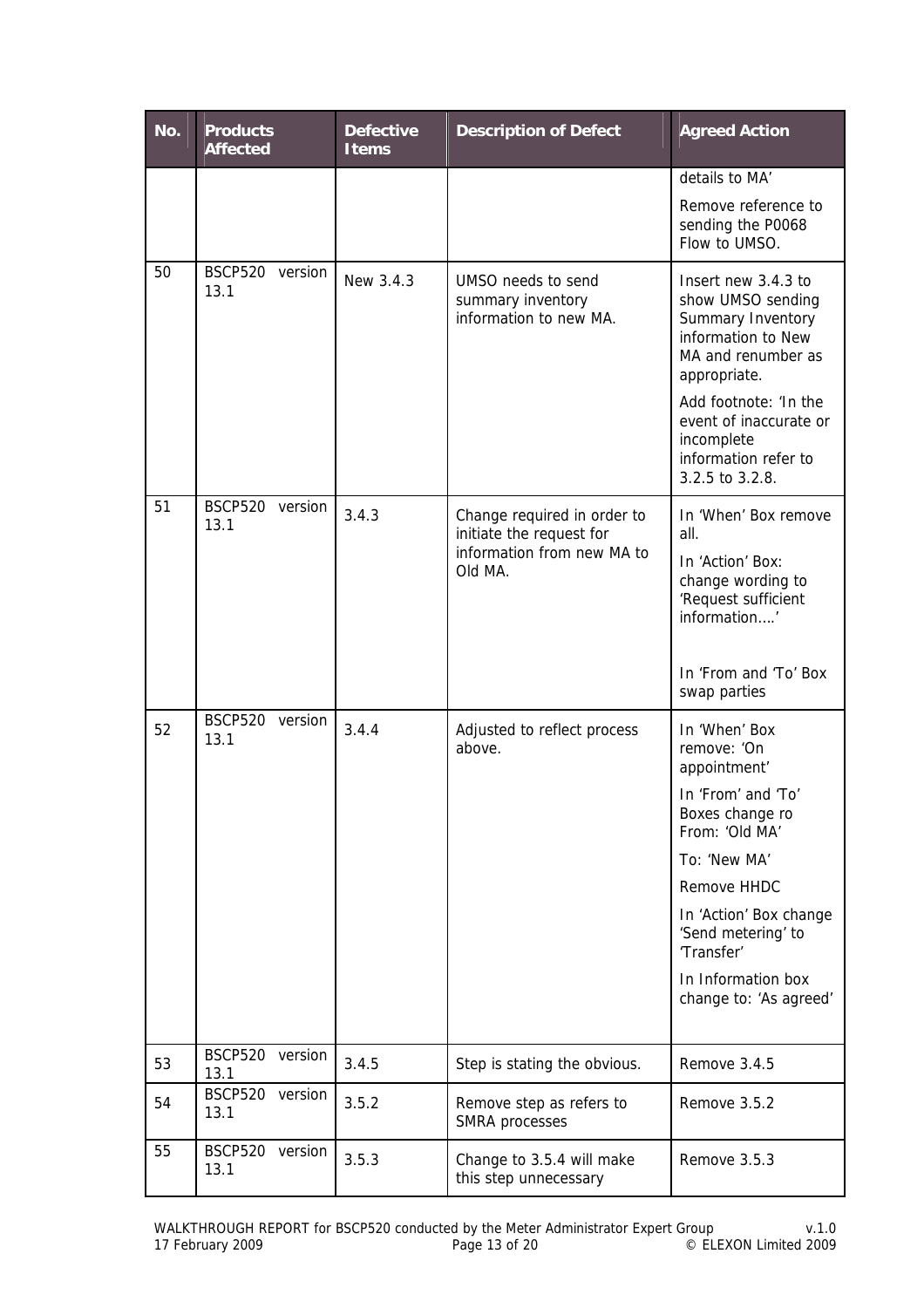| No. | <b>Products</b><br><b>Affected</b> | <b>Defective</b><br><b>Items</b> | <b>Description of Defect</b>                                                                | <b>Agreed Action</b>                                                                                                                                                                                                               |
|-----|------------------------------------|----------------------------------|---------------------------------------------------------------------------------------------|------------------------------------------------------------------------------------------------------------------------------------------------------------------------------------------------------------------------------------|
| 56  | BSCP520 version<br>13.1            | 3.5.4                            | When box update to refer to<br>HH.<br>There is no reference to<br>appointment of HHDA       | In 'When' Box: 'If HH'<br>In 'To' Box add:<br>'HHDA' and<br>Information box add<br>flows D0148 and<br>D0153.                                                                                                                       |
| 57  | <b>BSCP520</b><br>version<br>13.1  | 3.5.5                            | Unnecessary reference to<br>D0003 and question over<br>HHDC knowing Supply is<br>unmetered. | Remove for<br>'Information' Box<br>reference to D0003.<br>See Action 12.                                                                                                                                                           |
| 58  | BSCP520 version<br>13.1            | 3.5.7                            | Step not required in this<br>document.                                                      | Remove 3.5.7                                                                                                                                                                                                                       |
| 59  | BSCP520 version<br>13.1            | 3.7.6                            | Unnecessary step merged<br>with 3.7.7                                                       | Remove all and re-<br>number                                                                                                                                                                                                       |
| 60  | BSCP520 version<br>13.1            | 3.7.7                            | Merger with 3.7.6                                                                           | In Action Box Add:<br>'or start Collection<br>Activities see 3.9.1'                                                                                                                                                                |
| 61  | BSCP520 version<br>13.1            | 3.7.8 and<br>3.7.11              | Reference to SMRA activity<br>not required.                                                 | Remove all and re-<br>number                                                                                                                                                                                                       |
| 62  | BSCP520 version<br>13.1            | 3.7.9                            | Duplicate reference to same<br>flow against each party.                                     | Remove one<br>reference.                                                                                                                                                                                                           |
| 63  | BSCP520 version<br>13.1            | 3.8                              | Need for a footnote.                                                                        | Against Header add<br>superscript: $1$<br>Add Footnote:<br>1<br>Where logical<br>disconnection has<br>taken place e.g. on<br>CoMC then the<br>disconnection process<br>can be followed<br>without the de-<br>energisation process. |
| 64  | BSCP520<br>version<br>13.1         | 3.9.1.1                          | Revision for clarity.                                                                       | In Action Box add:<br>'and validate' after<br>'Produce'<br>remove the word<br>'energised'<br>remove information<br>box info.                                                                                                       |
| 65  | <b>BSCP520</b><br>version<br>13.1  | 3.9.1.2                          | Remove as merged with                                                                       | Remove all and                                                                                                                                                                                                                     |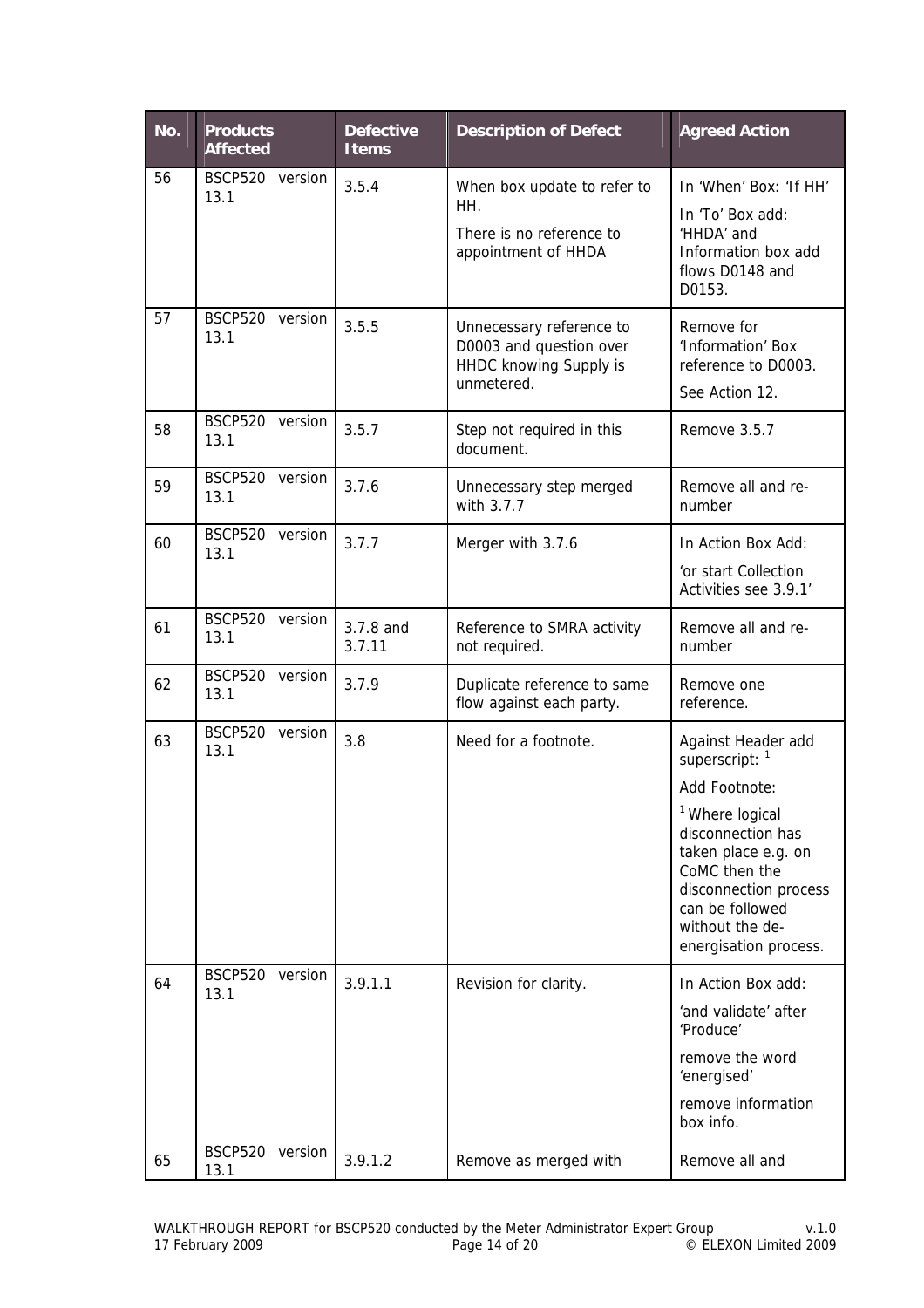| No. | <b>Products</b><br><b>Affected</b> | <b>Defective</b><br><b>Items</b> | <b>Description of Defect</b>                          | <b>Agreed Action</b>                                                                                                                                                                                  |
|-----|------------------------------------|----------------------------------|-------------------------------------------------------|-------------------------------------------------------------------------------------------------------------------------------------------------------------------------------------------------------|
|     |                                    |                                  | 3.9.1.1                                               | renumber                                                                                                                                                                                              |
| 66  | <b>BSCP520</b><br>version<br>13.1  | 3.9.1.4                          | Not relevant for EM.                                  | Remove all and<br>renumber                                                                                                                                                                            |
| 67  | BSCP520 version<br>13.1            | 3.9.1.5                          | Duplication                                           | Remove all and<br>renumber                                                                                                                                                                            |
| 68  | <b>BSCP520</b><br>version<br>13.1  | 3.9.1.6                          | See below                                             | Remove reference to<br>D0003.                                                                                                                                                                         |
| 69  | BSCP520 version<br>13.1            | New Step                         | New box from MA to HHDC<br>required                   | Add new box and add<br>in info box:<br>EM Output File (re-<br>send data)                                                                                                                              |
| 70  | BSCP520 version<br>13.1            | $3.9.1.7 -$<br>3.9.1.9           | Not necessary.                                        | Remove all and<br>renumber                                                                                                                                                                            |
| 71  | BSCP520 version<br>13.1            | 3.10.1 to<br>3.10.5              | MA should be able to request<br>and receive MDD data. | Add MA in 'from'<br>boxes 3.10.1, 3.10.3<br>and 3.10.5<br>Add MA to 'to' box:<br>3.10.2                                                                                                               |
| 72  | <b>BSCP520</b><br>version<br>13.1  | 3.10.4                           | Now unnecessary                                       | Remove all and<br>renumber                                                                                                                                                                            |
| 73  | <b>BSCP520</b><br>version<br>13.1  | 3.10.6                           | Re-word required.                                     | In Action box change<br>wording to:<br>'Ensure all MDD<br>affecting the accuracy<br>of Settlement is<br>accurately entered<br>and used in<br>performing its<br>functions'<br>Add UMSO to from<br>box. |
| 74  | <b>BSCP520</b><br>version<br>13.1  | 3.10.7                           | Need to add MA as recipient.                          | Add MA in 'to' box.                                                                                                                                                                                   |
| 75  | <b>BSCP520</b><br>version<br>13.1  | 3.10.8                           | Now unnecessary as per<br>3.10.6                      | Remove all                                                                                                                                                                                            |
| 76  | <b>BSCP520</b><br>version<br>13.1  | 3.12.6                           | Amendment required.                                   | Remove UMSUG from<br>'from' box                                                                                                                                                                       |
| 77  | <b>BSCP520</b><br>version<br>13.1  | 3.14                             | Clarification see also 3.4.2 of<br><b>BSCP502.</b>    | Re-title as:<br>Fault Reporting <sup>1</sup><br>Investigating                                                                                                                                         |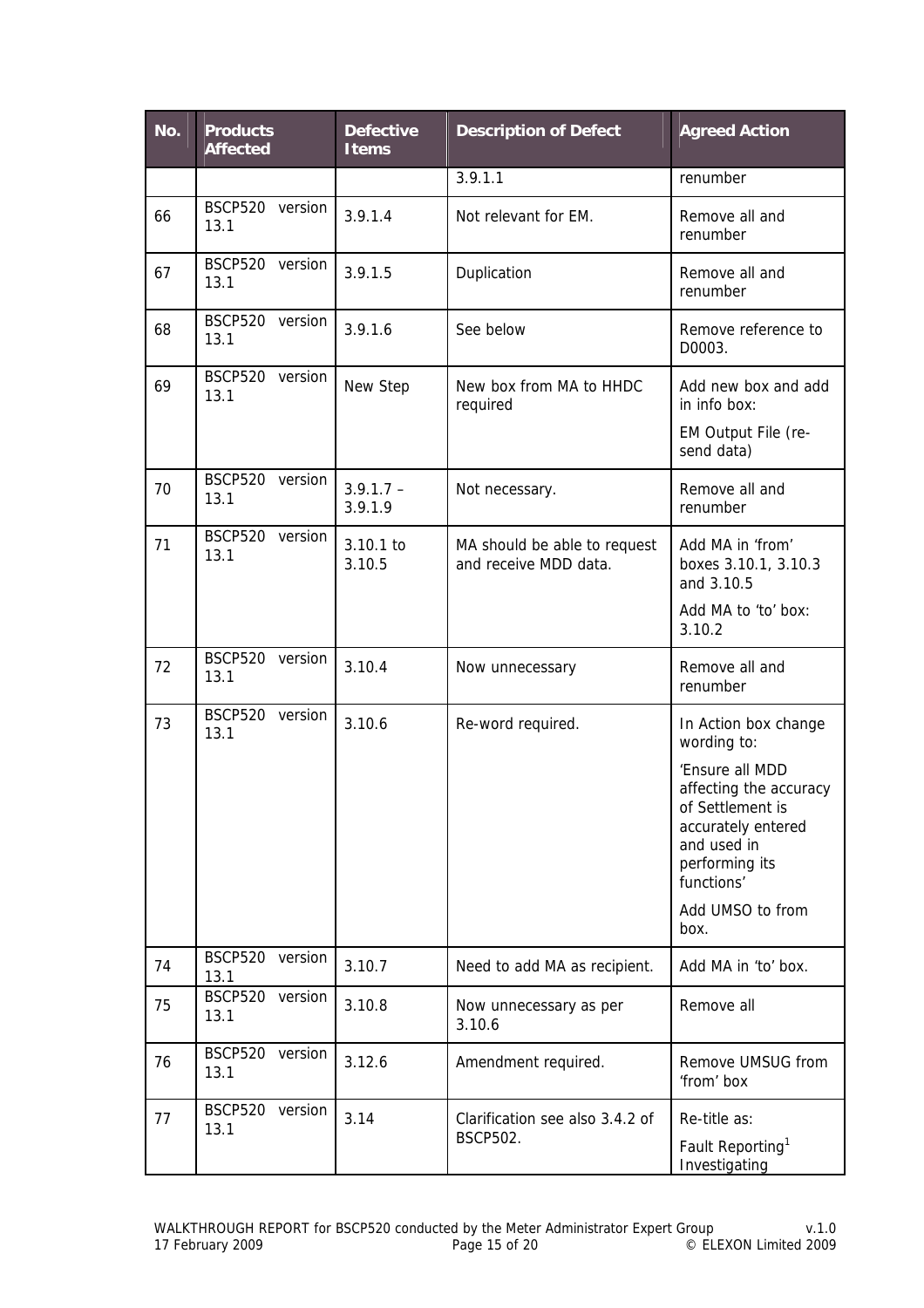| No. | <b>Products</b><br><b>Affected</b> | <b>Defective</b><br><b>Items</b> | <b>Description of Defect</b>         | <b>Agreed Action</b>                                                                                                                                            |
|-----|------------------------------------|----------------------------------|--------------------------------------|-----------------------------------------------------------------------------------------------------------------------------------------------------------------|
|     |                                    |                                  |                                      | Inconsistencies.<br>Add footnote:                                                                                                                               |
|     |                                    |                                  |                                      | <sup>1</sup> This section relates<br>to faults associated<br>with EM software fault<br>or failure. Failures<br>related to PECU arrays<br>are covered in 4.5.1.2 |
|     |                                    |                                  |                                      | Align boxes with 3.4.2<br>of BSCP502.                                                                                                                           |
| 78  | BSCP520 version<br>13.1            | 3.14.1                           | Following 77 above not<br>necessary. | Remove all and<br>renumber                                                                                                                                      |
| 79  | BSCP520 version<br>13.1            | 3.15.2                           | Clarification required.              | In Action Box remove:<br>'Confirm that the data<br>matches;<br>Add in 'to' box: 'New<br>HHDC'                                                                   |
|     |                                    |                                  |                                      | In information box<br>change to:<br>'Create and send Test<br>Data'                                                                                              |
| 80  | BSCP520 version<br>13.1            | 3.15.3 and<br>3.15.4             | Unnecessary                          | Remove both boxes<br>and renumber.                                                                                                                              |
| 81  | BSCP520 version<br>13.1            | 3.15.6                           | Amendment required.                  | In Action box add:<br>'and repeat 3.1.5.2'                                                                                                                      |
| 82  | BSCP520 version<br>13.1            | 4.5.1                            | Re-structuring required.             | Move first para to<br>replace first para of<br>4.5.1.1.                                                                                                         |
|     |                                    |                                  |                                      | Amend wording to:<br>'The MA shall operate<br>and maintain the<br>PECU array)                                                                                   |
|     |                                    |                                  |                                      | Delete the remaining<br>para. Of 4.5.1 and<br>renumber                                                                                                          |
| 83  | BSCP520 version<br>13.1            | 4.5.1.1                          | Additional criteria required.        | Add: g) Access                                                                                                                                                  |
| 84  | BSCP520 version<br>13.1            | 4.5.1.2                          | Clarification.                       | Reword a) to 'are to<br>be representative of<br>the type and<br>Manufacturer and age<br>of'                                                                     |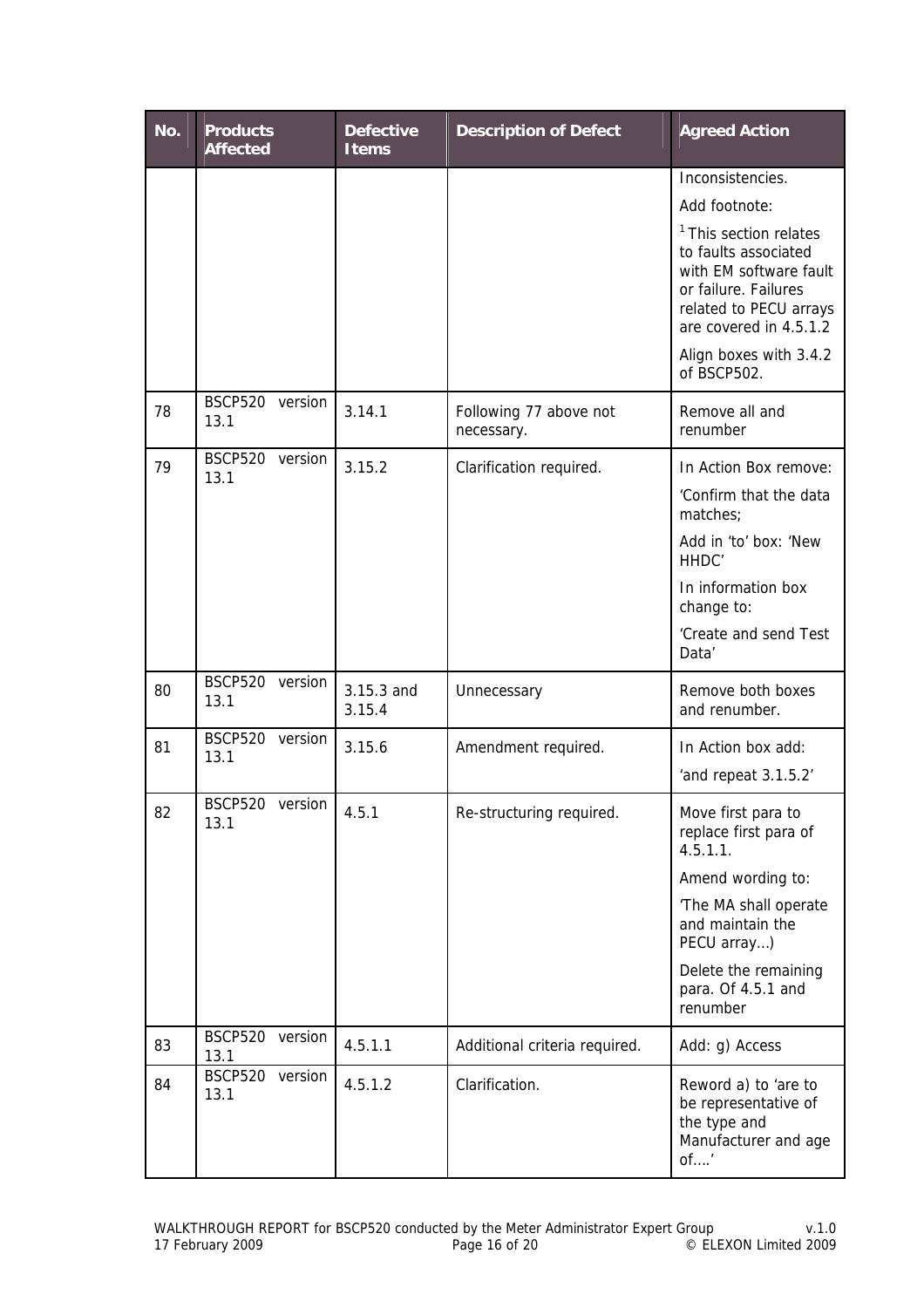| No. | <b>Products</b><br><b>Affected</b> | <b>Defective</b><br><b>Items</b> | <b>Description of Defect</b>                    | <b>Agreed Action</b>                                                                                                                                                                                                                                                                                                                                                                                                                                                                                                              |
|-----|------------------------------------|----------------------------------|-------------------------------------------------|-----------------------------------------------------------------------------------------------------------------------------------------------------------------------------------------------------------------------------------------------------------------------------------------------------------------------------------------------------------------------------------------------------------------------------------------------------------------------------------------------------------------------------------|
|     |                                    |                                  |                                                 | Delete all of b)<br>Add new: 'The<br>number of PECUs shall<br>be in proportion to the<br>load per switched<br>regime'                                                                                                                                                                                                                                                                                                                                                                                                             |
| 85  | <b>BSCP520</b><br>version<br>13.1  | 4.5.1.2<br>(cont.)               | PECU Representation Para.<br>To be moved.       | Move to dynamic<br>meter test<br>specification.                                                                                                                                                                                                                                                                                                                                                                                                                                                                                   |
| 86  | <b>BSCP520</b><br>version<br>13.1  | 4.5.1.2<br>(cont.)               | PECU Array Maintenance and<br>Upkeep amendments | Second para. Change<br>to: 'The MA shall<br>monitor the<br>performance of the<br>PECU arrays.'<br>Third para change to<br>state: 'to such an<br>extent that the array<br>is no longer<br>representative then<br>such cells shall be<br>removed from the<br>calculation and a<br>retrospective<br>calculation will be<br>made using the<br>remaining cells'<br>Fourth para. Change<br>wording to: 'At least<br>annually or in the<br>event of a significant<br>change of inventory'<br>Fifth para remove<br>from 'where the' until |
|     |                                    |                                  |                                                 | 'Central Management<br>System <sup>'</sup><br>Last para: see<br>walkthrough item 24.                                                                                                                                                                                                                                                                                                                                                                                                                                              |
| 87  | BSCP520 version<br>13.1            | 4.5.1.2                          | <b>PECU Array Failure</b><br>amendments         | Delete first and<br>second para.<br>Add para:<br>'if PECU data is not<br>available the data<br>from an appropriate<br>PECU array or default<br>data shall be used. In<br>the event of data<br>recovery the MA shall                                                                                                                                                                                                                                                                                                               |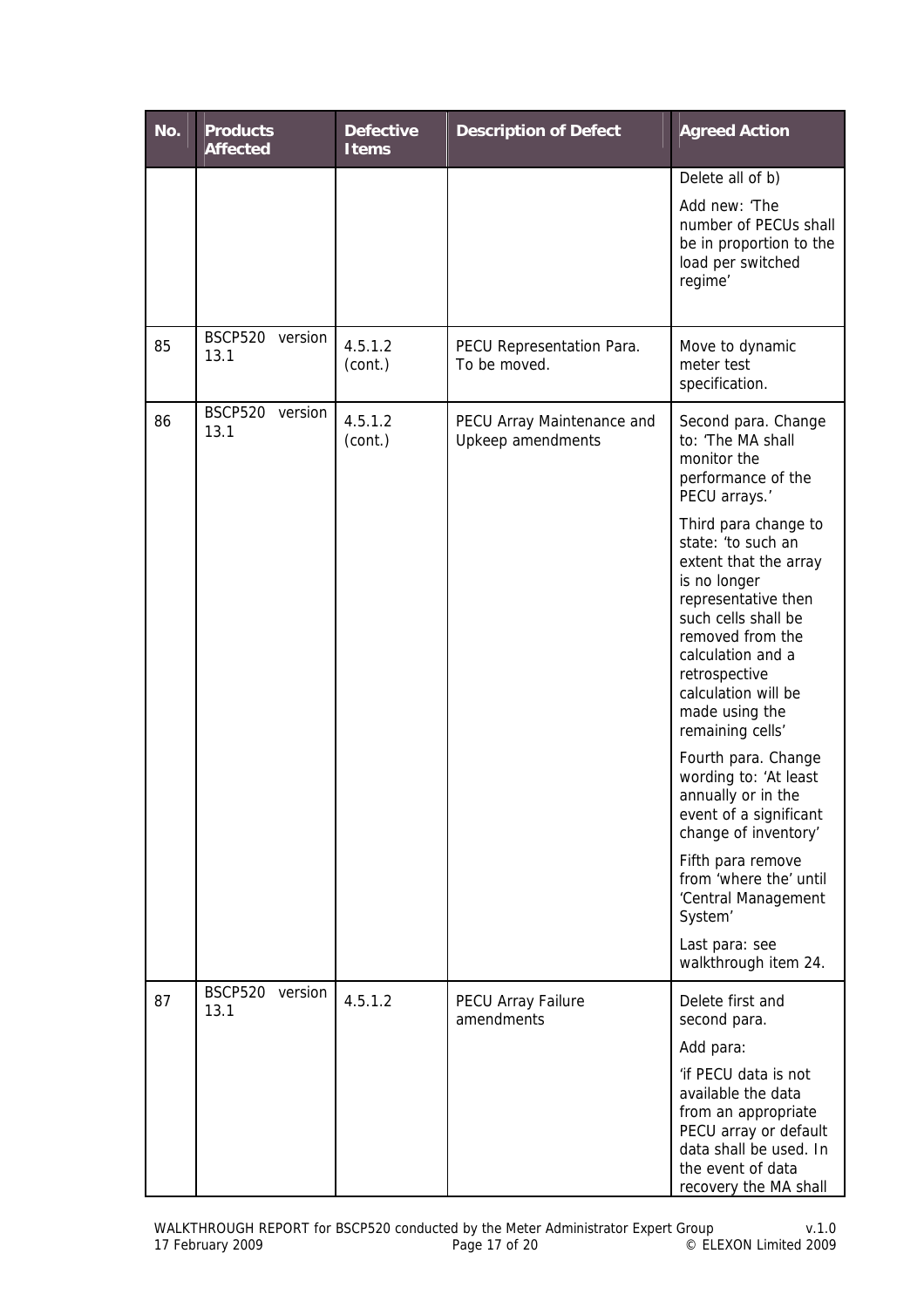| No. | <b>Products</b><br><b>Affected</b> | <b>Defective</b><br><b>Items</b> | <b>Description of Defect</b>                                                                                           | <b>Agreed Action</b>                                                    |
|-----|------------------------------------|----------------------------------|------------------------------------------------------------------------------------------------------------------------|-------------------------------------------------------------------------|
|     |                                    |                                  |                                                                                                                        | rerun EM and submit<br>the corrected meter<br>readings to the<br>HHDC.  |
|     |                                    |                                  |                                                                                                                        | Third para. Move to<br>EM spec.                                         |
|     |                                    |                                  |                                                                                                                        | Remove note.                                                            |
|     |                                    |                                  |                                                                                                                        | Remove last para.                                                       |
| 88  | BSCP520 version<br>13.1            | 4.5.1.3                          | Amendment required.                                                                                                    | Change heading to:<br>'Minimum Specification<br>for PECU Arrays'        |
|     |                                    |                                  |                                                                                                                        | Remove references to<br>'Communication<br>Equipment' and<br>'Software'. |
| 89  | <b>BSCP520</b><br>version<br>13.1  | 4.5.2.1                          | General: Group agreed that<br>the terms Charge Code(s)<br>and Switch Regime(s) should<br>be the correct defined terms. | Amend BSCP520 for<br>consistency.                                       |
| 90  | BSCP520 version<br>13.1            | 4.5.2.1 c)                       | 'Interim charge codes' is not                                                                                          | Remove words:                                                           |
|     |                                    | and d)                           | defined term and there are<br>two types temporary and<br>provisional.                                                  | 'approved and interim'                                                  |
| 91  | <b>BSCP520</b><br>version<br>13.1  | 4.5.2.1 e                        | Ref. to weighted average<br>incorrect.                                                                                 | Replace: 'weighted<br>average' with 'agreed'                            |
|     |                                    |                                  |                                                                                                                        | Remove: 'of the<br>Apparatus in the<br>inventory'                       |
| 92  | BSCP520 version<br>13.1            | 4.5.2.1 f                        | New reference to EM<br>Calculation.                                                                                    | Replace: ', by<br>approved method'<br>with 'as defined in<br>4.5.1'     |
|     |                                    |                                  |                                                                                                                        | Amend kvarh to kVArh<br>and remove asterisk<br>and footnote.            |
| 93  | <b>BSCP520</b><br>version<br>13.1  | 4.5.2.1 h                        | Explicit reference to format<br>and clarification                                                                      | Replace: 'the clause<br>below' with '4.5.3'                             |
|     |                                    |                                  |                                                                                                                        | Replace: collection by'<br>with 'provision to'                          |
| 94  | <b>BSCP520</b><br>version<br>13.1  | 4.5.2.2 d)                       | Clarification.                                                                                                         | Replace: 'Switching<br>Regimes' with 'Switch<br>Regime(s)'              |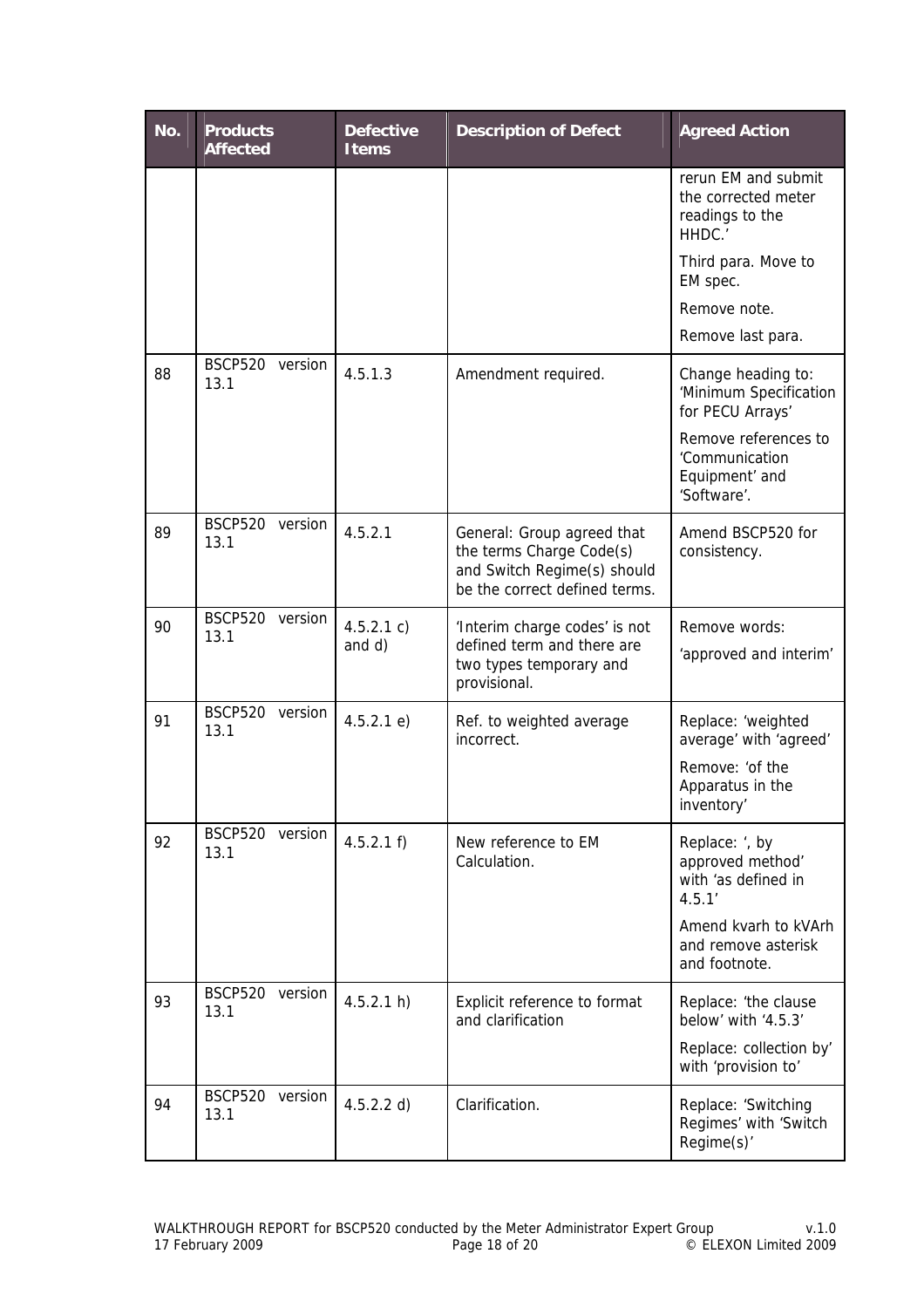| No. | <b>Products</b><br><b>Affected</b> | <b>Defective</b><br><b>Items</b> | <b>Description of Defect</b>                                                                                    | <b>Agreed Action</b>                   |
|-----|------------------------------------|----------------------------------|-----------------------------------------------------------------------------------------------------------------|----------------------------------------|
| 95  | BSCP520<br>version<br>13.1         | 4.5.2.2 j)                       | Removal of absolute<br>obligation to be removed.                                                                | Replace 'shall' with<br>'may'          |
| 96  | <b>BSCP520</b><br>version<br>13.1  | 4.5.2.3 e)                       | Repetition of 4.5.2.1 h) the<br>CMS requirements are those<br>in addition to the passive<br>meter requirements. | Remove e)                              |
| 97  | <b>BSCP520</b><br>version<br>13.1  | $4.5.2.3$ i)                     | HHDCs cannot have access to<br>customer owned CMS<br>systems                                                    | Remove i)                              |
| 98  | <b>BSCP520</b><br>version<br>13.1  | 4.5.2.3 i)                       | See defect 24.                                                                                                  |                                        |
| 99  | <b>BSCP520</b><br>version<br>13.1  | 3.2.2                            | Need for UMSo to agree EFD<br>with Customer                                                                     | Add in Info. Box:<br>'with agreed EFD' |

# **3 Deviations From Test Strategy**

The walkthrough was conducted through a page turn.

# **4 Deviations From Walkthrough Specifications**

No specification was produced for this walkthrough by agreement of the MAEG.

# **5 Conclusions And Recommendations**

To be completed subject to walkthrough on 4 July 2008.

## **6 Document Control**

#### **a Authorities**

| <b>Version</b>   | Date       | <b>Author</b>    | <b>Reviewer</b> | <b>Reason for review</b>               |
|------------------|------------|------------------|-----------------|----------------------------------------|
| V <sub>0.1</sub> | 03.06.2008 | Kevin<br>Spencer | Jon Spence      | <b>First Draft</b>                     |
| V <sub>0.2</sub> | 12.06.2008 | Kevin<br>Spencer | MAEG            | <b>Updated with Review</b><br>Comments |
| V <sub>0.3</sub> | 14.07.2008 | Kevin<br>Spencer | MAEG            | Following second MAEG<br>Meeting.      |
| V <sub>0.4</sub> | 15.08.2008 | Kevin<br>Spencer | MAFG            | Following Third MAEG<br>Meeting.       |
| V <sub>0.5</sub> | 08.09.2008 | Kevin<br>Spencer | MAEG            | Following fourth<br>walkthrough.       |